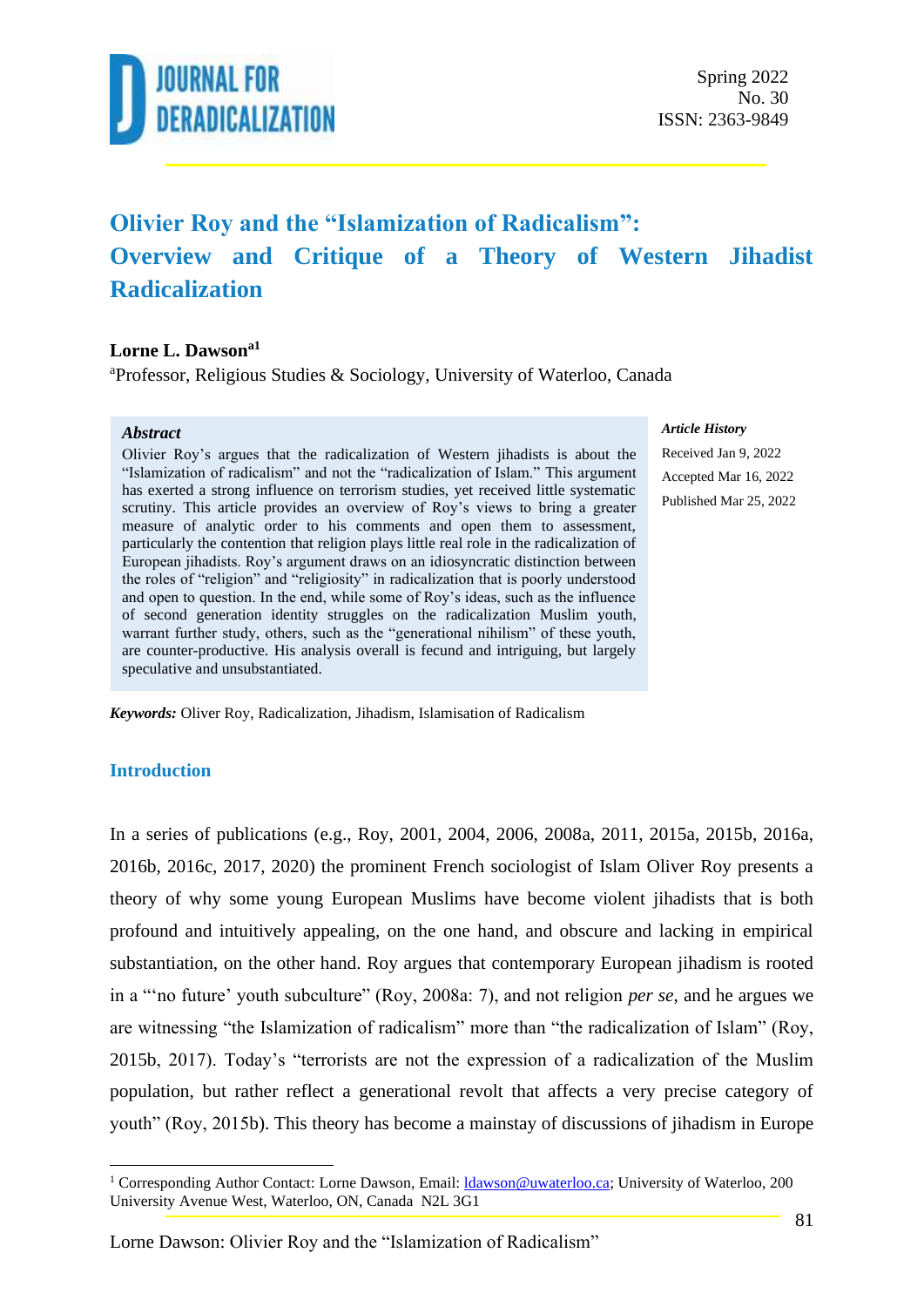and helped to shape French counter-terrorism policy (Coolsaet, 2016; Lévy, 2019; Weitzmann, 2021). The phrase "Islamization of radicalism" is part of the common lexicon of radicalization studies, yet its use often lacks sufficient contextualization.

To my knowledge, apart from the very public dispute with Gilles Kepel (e.g., Nossiter, 2016; Peace, 2016; Worth, 2017; Weitzman, 2021), Roy's work has received little sustained analysis, especially in the English-language research literature on terrorism (e.g., Dalgaard-Nielsen, 2010; Mezzetti, 2017; Lévy, 2019; Burgat, 2020; Klaussen, 2021). While it is interesting and important to understand his work in the context of French politics, and the heated debates about jihadism set off in France by a series of lethal attacks since 2012 (Worth, 2017; Weitzmann, 2021), it is equally important to assess Roy's contributions in a more detached manner. If his theory of radicalization is going to influence how we interpret the jihadist threat, then we need to assess its intrinsic strengths and weaknesses. Is it a theory scholars can call upon with confidence?

My attempt to answer this question is subject to certain qualifications. The focus is limited to his analyses of Western homegrown jihadism, and not the full corpus of his related writings on political Islam, the geo-politics of the Middle East and Central Asia, or contemporary religion in general (e.g., Roy, 1994; Roy, 2004; Roy, 2008b; Roy, 2013). Second, the analysis is limited to English-language sources. A great deal of Roy's work has been published in English, however, reflecting the scope of his influence. Third, given Roy's rather unsystematic presentation of his ideas, this article aims to bring a greater measure of analytic order to his arguments, thereby opening them to systematic assessment. Space limitations mean, however, that some of the analyses are curtailed.

More specifically, this critique focuses on how Roy understands the role of ideology and religion in the genesis of Western jihadist terrorism. Some scholars have discounted the significance of religion in the explanation of this type of terrorism (e.g., Pape, 2005; Silke, 2008; McCauley and Moskalenko, 2011; Aly and Striegher, 2012; Crone, 2016; Sageman, 2017), others have criticized this interpretive tendency, arguing religiosity plays a primary role in radicalization (e.g., Bale, 2013; Wood, 2017; Dawson, 2018 and 2021a and 2021b; Dawson and Amarasingam, 2017; McBride, 2019; Cole, 2019; Larsen, 2020; de Graaf and van den Bos, 2021). As the formulation "Islamization of radicalism" indicates, Roy's work aligns with those who doubt the role of religion, and this is how this phrase is commonly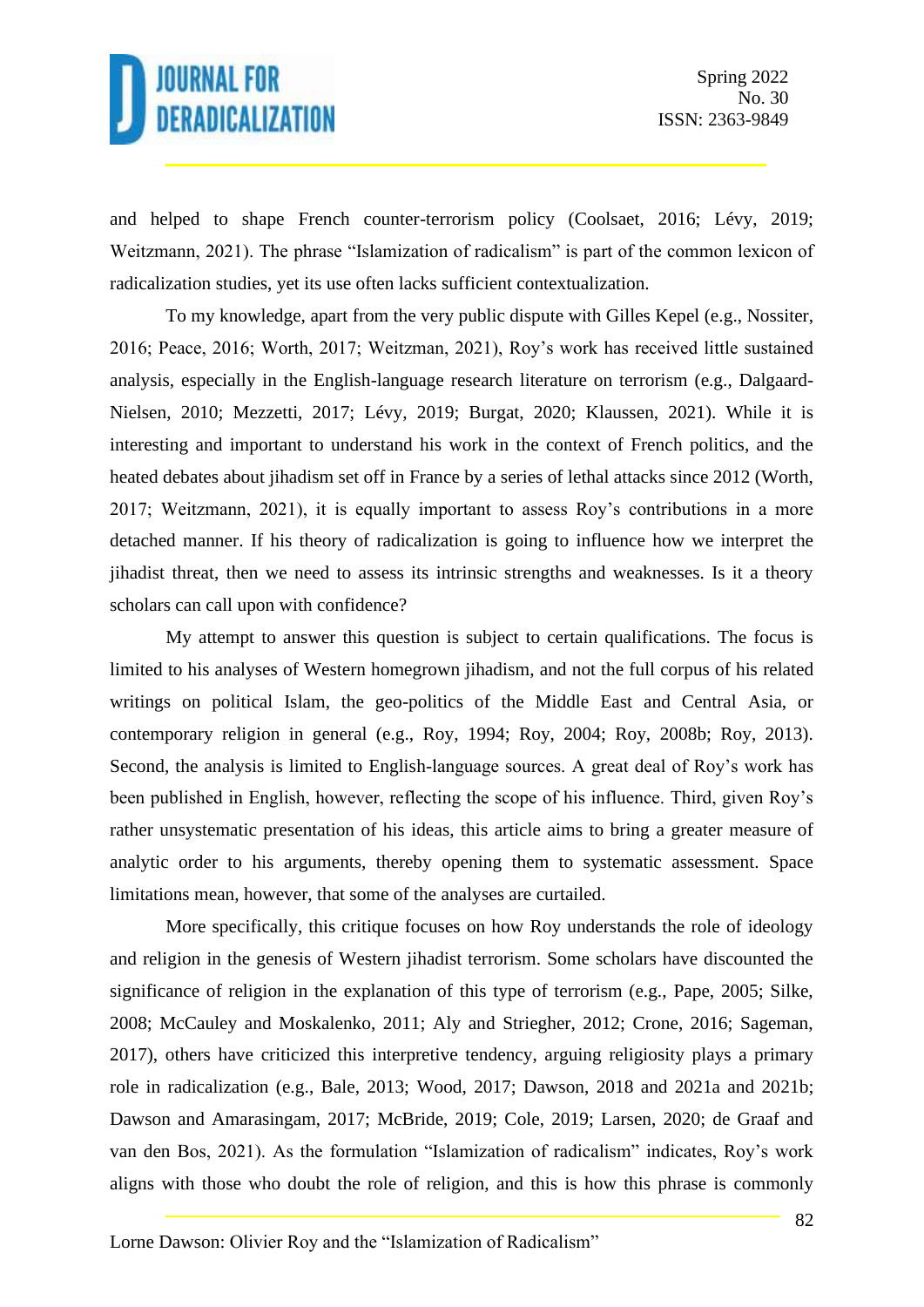interpreted. While this is true to a degree, on closer examination, the situation is more complicated and ambiguous than commonly appreciated.

Roy's analysis hinges on a distinction he draws between "religion" and "religiosity" that does not appear to be well-understood. Descriptively, the distinction he draws parallels the usage in the sociology of religion, yet analytically it diverges in significant ways when he applies it to jihadist radicalization. When the term "religiosity" is applied to the jihadists it is contrasted, unfavourably, with an implicitly normative conception of "religion," or more particularly Islam, which Roy never fully explicates. This may be because the contrast – which is at the heart of his analysis – steps beyond the bounds of conventional social science. Roy uses the term "religiosity" to characterize a way of being religious that is shallow and inauthentic and then dismisses considering religion as a motivation for jihadist radicalization because he thinks the actions of youthful Western jihadists are about religiosity and not religion *per se*. This point has been little understood, however, since this use of the term "religiosity" is idiosyncratic and at odds with the wider practice in the sociology of religion. There the term either simply denotes the degree to which someone is religious, and sometimes how they are religious, or it refers to the "everyday" or "lived" expression of religion, which is always limited and flawed from the perspective of official or orthodox conceptions. In the perspective of most sociologists of religion, this flawed everyday religiosity is more the norm than the exception in human history, and as such it is consistent with treating the actions of those engaging in it as religious *per se*. As this discussion falls largely outside the scope of most terrorism scholars its significance has been missed, and consequently Roy's theory of radicalization is understandably misunderstood.

### **Roy's Approach and Theory**

Roy argues that the debates over Western jihadism are distorted by the dominance of several interpretive orientations which are not adequate. He frames the options differently in different contexts, but the contention is similar in each case. In several publications (e.g., 2006, 2008a, 2016, 2017) he rejects the once popular "clash of civilizations" approach, which describes Western jihadist terrorism as an expression of the broader Muslim anger born of centuries of Western colonial domination of the Middle East combined with a resentful nostalgia for a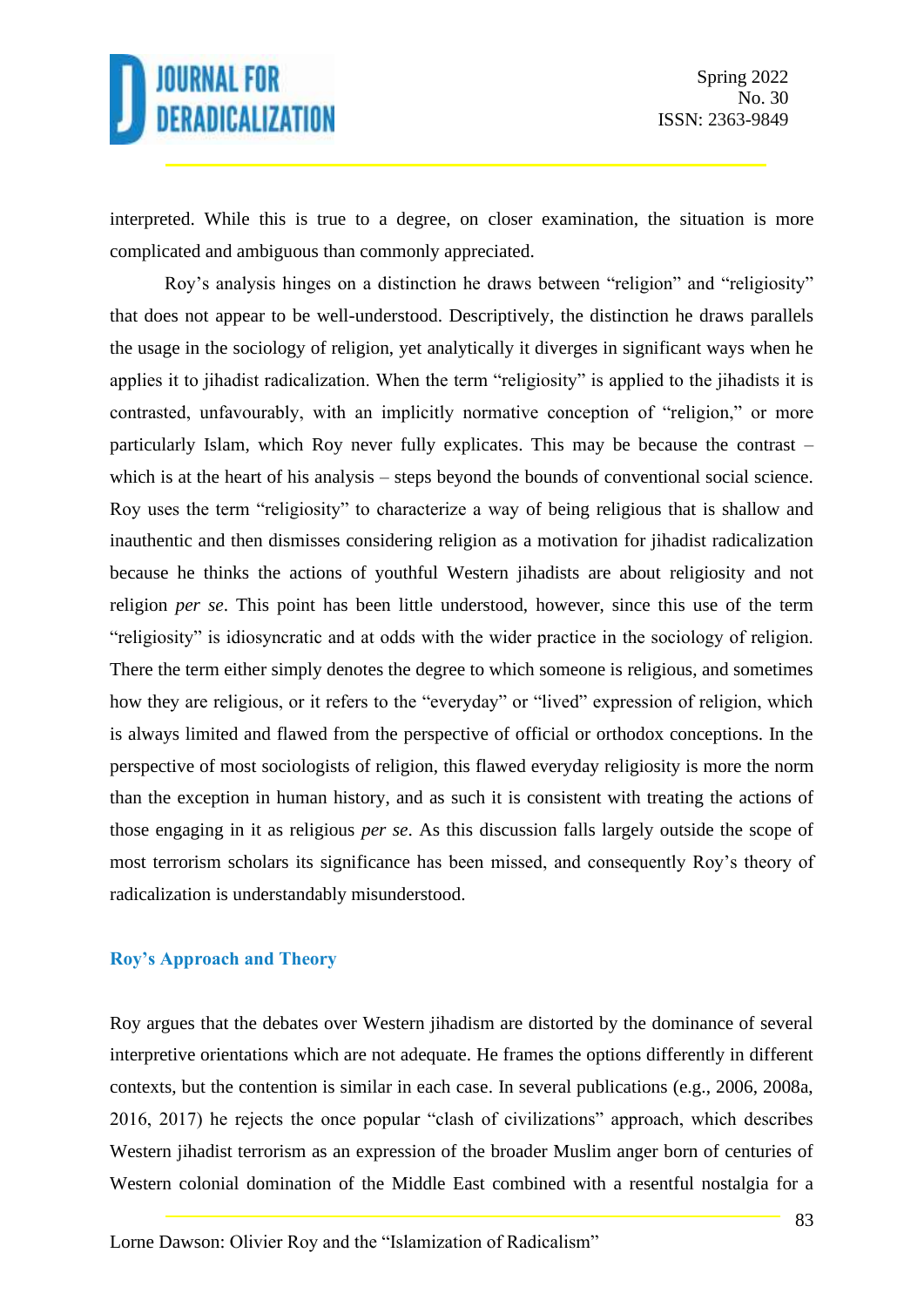bygone Golden Age of Islamic civilization (Lewis, 1990; Huntington, 1996). According to this view the "revolt of young Muslims [in Europe] demonstrates the extent to which Islam cannot be integrated into the West, at least not [until] … theological reform has struck the call of jihad from the Quran" (2016: 2). A second view, he argues, "evokes the post-colonial suffering, the identification of these youth with the Palestinian cause, their rejection of Western intervention in the Middle East, and their exclusion from a French [i.e., European] society that is racist and Islamophobic" (2016: 2). Elsewhere (2008a: 2), he discusses the tendency of those seeking the roots of Islamist terrorism to adopt a "vertical approach." In this view ideology is the key, and an effort is made to trace how al-Qaeda and ISIS are building on the revolutionary linage of Middle Eastern Islamist movements and ideologues. In all these interpretations it is assumed that the young jihadists in the West care about the conflicts in the Middle East and identify closely with the plight of their fellow Muslims in Palestine and elsewhere. Likewise, they are responding to serious experiences of discrimination and humiliation in the West. In each case, the solution usually involves addressing their grievances and promoting a "good" version of Islam at home through dialogue.

Roy contrasts these perspectives with what he calls, at one point, a more "horizontal approach." "This approach is based on the analysis of the individual biographies and trajectories of people who have been actually involved in terrorist activities in the West or who left the West to perpetrate terrorist activities in the Middle East" (2008a: 2). The horizontal approach, which he favours (e.g., 2016b, 2017), recognizes that it is "more productive to establish a transversal comparison between the different forms of violence existing among the various milieus that could support terrorists" (2008a: 2) than vertical analysis of the ideological lineage of the jihadists. Or in other words, he prefers "to understand contemporary Islamic violence alongside other forms of violence and radicalism that are similar to it" (2017: 5-6). Whether Roy actually undertakes "horizontal" comparative analyses is debatable. He never engages in a serious analysis of the similarities and differences of groups, nor does he provide a systematic or detailed analysis of the paths to violence of actual terrorists. Rather, he frequently alludes to a common experience of generational revolt, an aesthetics of violence, doomsday cults, and the inclusion of conflicted individuals in larger globalized narratives, and he makes ample use of passing references to individual perpetrators and aspects of their lives and activities. He does not ground his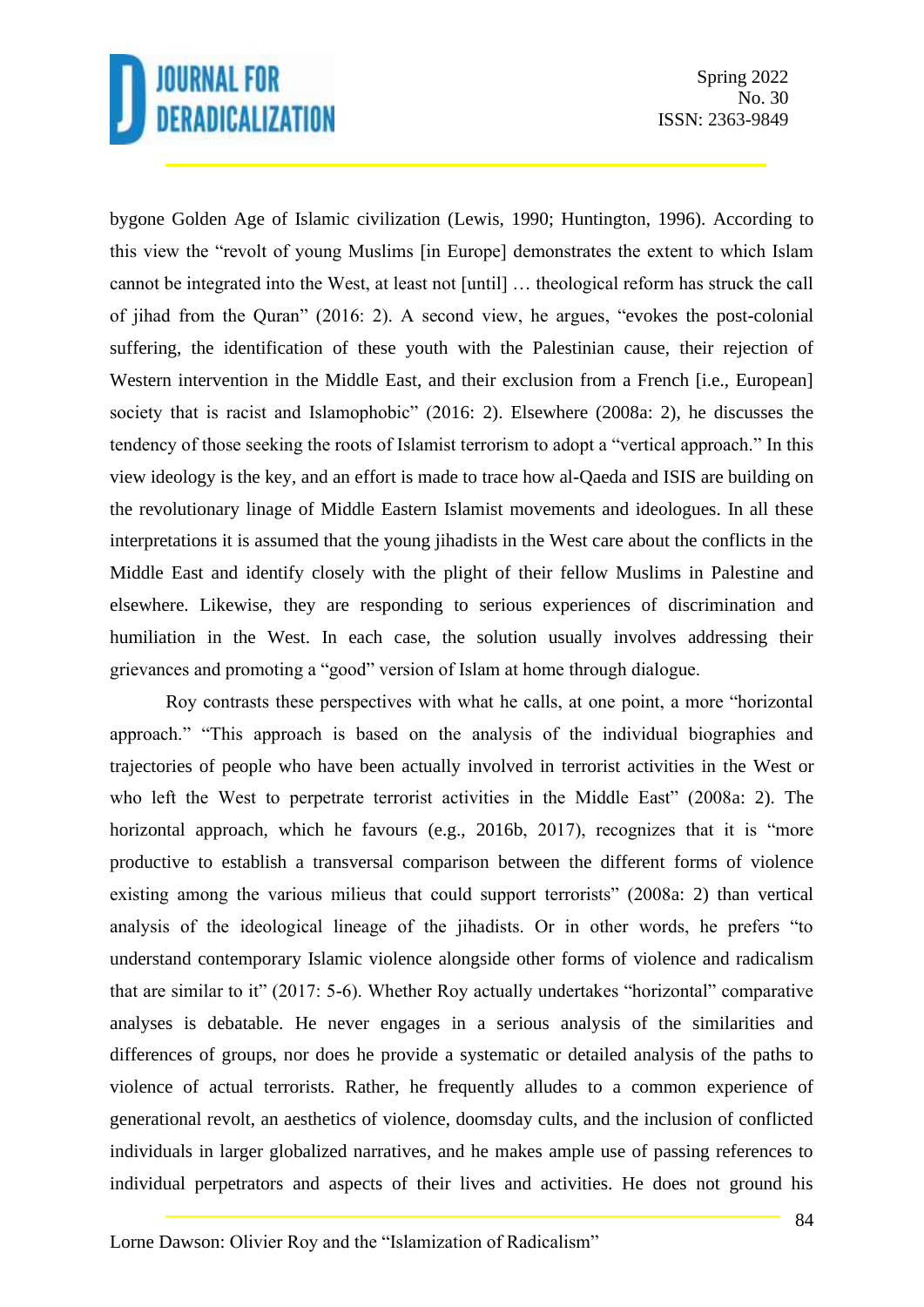comments in specific findings derived from systematically developed databases. He indicates, however, that he adopts this horizontal approach because the "structural" concerns raised by the other approaches apply to a much wider swath of Western Muslims than the tiny minority who revert to violence (2015a; 2016b: 2). In other words, he invokes the problem of specificity to justify his approach.

Roy also stresses that Western jihadism is a "youth movement," and more controversially, that radicalization is largely confined to the second generation of Muslim immigrants, along with the non-Muslim converts to Islam who disproportionately are radicalized (20115b: 6; 2016: 2). To understand and suppress the threat posed by homegrown jihadists in Europe, he argues, we must enter into the mindset of these youth to discern the reasons for their anger and frustration. We must grasp why a segment of this particular population rejects the West, and what it stands for, in favour of what he argues is a utopian fantasy of solidarity with the global *ummah* (i.e., Muslim community); a commitment that leads some to engage in a death cult dedicated to a puritanical vision of a new Muslim world order. In his evocative words, we need to understand why they have chosen to give their lives over to an "Islam of rupture – generational rupture, cultural rupture, and finally political rupture" (2016a: 3).

Before elaborating on Roy's claims, we need to note that while his statements about the second generation are plausible, he provides no data to support them. In *Jihad and Death*, he simply states: "The present study draws from a strictly French database compiled by the author and pertaining to about one hundred people involved in terrorism in mainland France and/or having left France to take part in a 'global' jihad between 1994 and 2016" (2017: 20). No further information is provided about this database, and Roy makes little or no attempt to cite empirical evidence from other sources. We are reliant on his reading of the situation, which is instructive, but largely unsubstantiated.

Roy thinks contemporary Western jihadism is an outgrowth of a generalized youth culture of revolt as specifically experienced by the second generation of immigrant Muslims. "This generational dimension," he states, "is fundamental" (2017: 2). These young Muslims are trapped betwixt and between the traditional Muslim culture of their parents and the Western lifestyle and values of their peers. The youth are very Westernized (2017: 27-28). They are intimate with the pleasures of Western society and its pop culture. As such, they are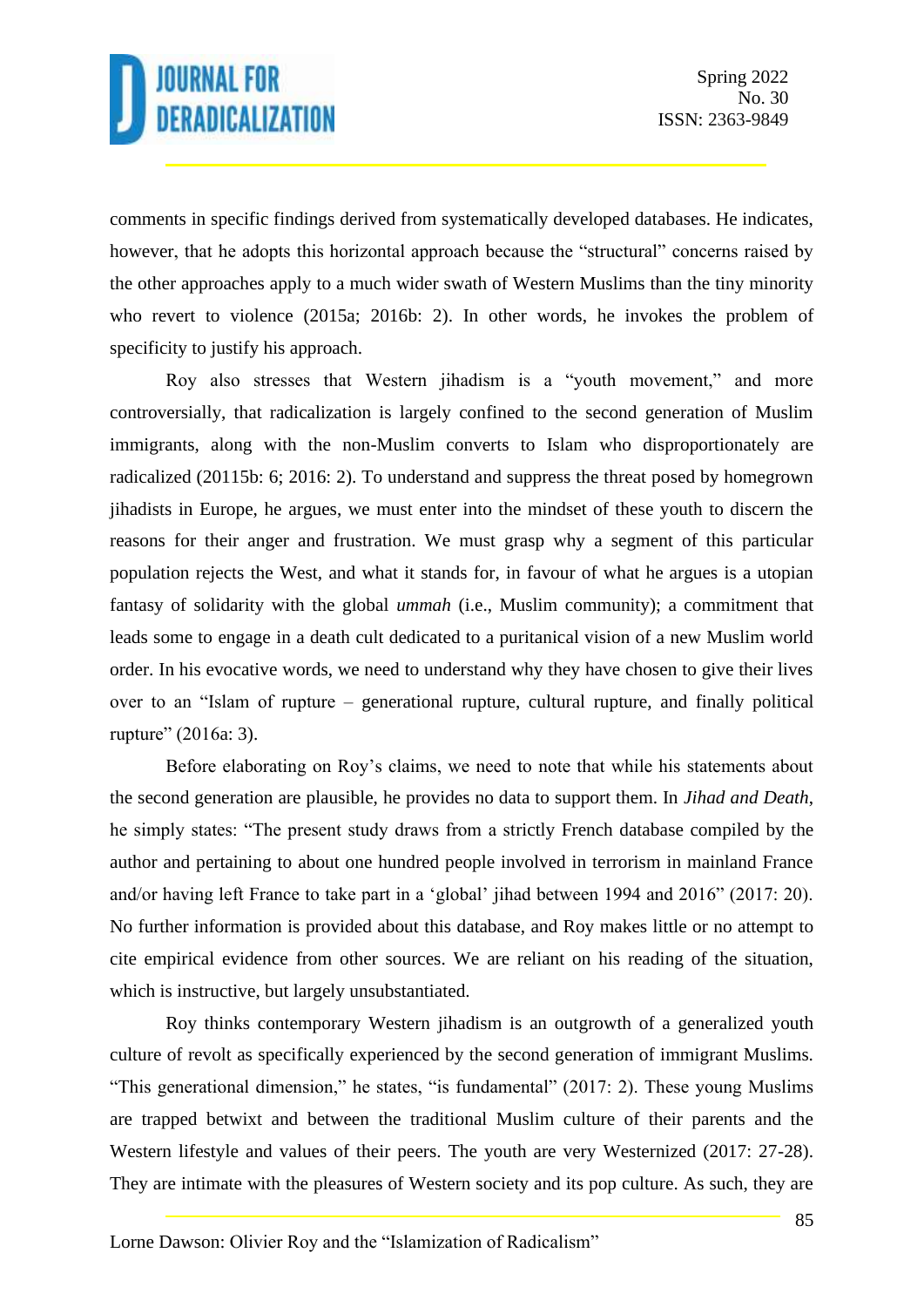Spring 2022 No. 30 ISSN: 2363-9849

dissociated from the traditional mores and expectations of their families, both their immediate families in Europe and their extended ones in the Middle East and North Africa. Yet in their youthful struggle for identity they are unhappy, Roy implies, with their Westernized selves too. They feel themselves to be "cultural outcasts, living at the margins of society in either their countries of origin or their host countries" (Roy, 2004; Roy, 2006: 160). In France they are treated as Arabs, while in Morocco or wherever, they are treated as Frenchmen (or women). This situation can lead, Roy intimates, to a self-hatred that prompts a search for creative solutions (Roy, 2016a: 3). For some, that solution comes with the discovery of a new "social imaginary" offered by the Salafi-jihadists. They can build their sense of self, their master identity, around a conception of the "true Muslim" that is simple and pure, because it is based on a reinvigoration of the fundamentals of the faith, stripped of the encumbering traditional cultural aspects their parents' largely nominal and habitual practice of Islam. In Salafism they find a "de-cultured" and "de-territorialized" religiosity, to use Roy's key terms, that is strong and global in scope and orientation (see Roy, 2004: 143-146; and 267, 270).

Roy says that "Salafism is the religion by definition of a disenfranchised youngster … [it] glorifies their own deculturation and makes them feel better 'Muslims' than their parents" (2015b: 11). This situation explains the high proportion of converts to Islam amongst the Salafi-jihadists as well. They are being invited to join the vanguard of revolutionary Muslims, the elect few, who, as Mohammed supposedly foresaw, are destined to finally convert humanity to Islam and lead everyone to salvation (Roy, 2017: 52).

This story of self-transformation runs throughout Roy's work. It is the focal point of his most influential book, *Globalized Islam: The Search for a New Ummah* (2004), and elements of the argument can be detected in his response to the events of 9/11 (Roy, 2001). However, he never substantiates it or explores its nuances through interviews with jihadists or with other biographical materials. Nor does he turn to other research discussing how young immigrant Muslims experience these kinds of tensions (e.g., LaFromboise et al., 1993; Halstead, 1994; Stroink, 2007; Croft, 2012). His analysis rings true, based on my own conversations with Western jihadists (Dawson and Amarasingam, 2018; Amarasingam and Dawson,  $2018$ <sup>2</sup>, the other literature on young immigrants, and many case studies of Western

<sup>&</sup>lt;sup>2</sup> This also refers to conversations with convicted jihadists released from prison that have not been used yet in a research publication.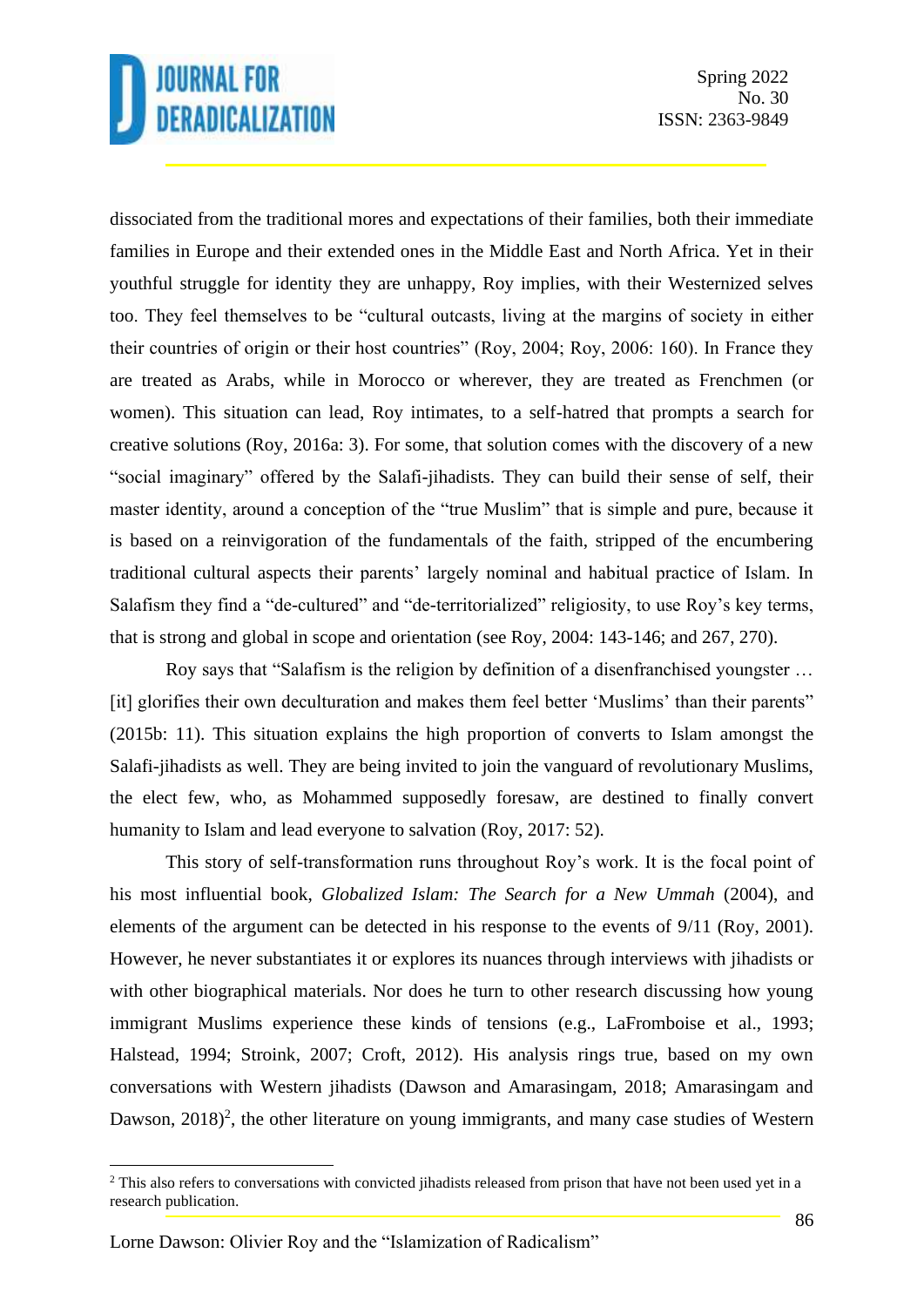jihadists (e.g., Speckhard and Shaikh, 2014; Marone, 2016; McDonald, 2018; Thomson, 2018). It remains speculative, however, and the problem of specificity arises again, since most young Muslim immigrants figure out how to manage their two worlds and become valued citizens (Anisef and Kilbride, 2003). So what differentiates the few who turn to the Salafijihadist social imaginary? What further combination of proclivities and circumstances explains their deviant path?

Overall, Roy provides only indirect support for his "generational" theory of jihadist radicalization through his critique of other commonly proffered explanations. In different ways, in different writings, he argues that, contrary to what many assume, (1) radicalization does not develop out of political activism; (2) radicalization does not reflect a real concern with what is happening to other Muslims in the Middle East and elsewhere; (3) radicalization is not an outgrowth of Islamic fundamentalism (i.e., Salafism); (4) radicalization is not really rooted in an ideology; (5) radicalization is not a response to socio-economic marginalization; and (6) jihadism is not a religious phenomenon. Here I will consider each of these arguments, to give as accurate a sense of his approach as possible. Roy, however, does not take on the assumptions in any particular order, the issues overlap, and the sufficiency of his arguments are variable.

### **Roy on Jihadism and Political Activism**

Roy is emphatic that jihadism, as enacted by al-Qaeda and taken up by Muslim youth in Europe, "has little to do with the defense of *Darul Islam*, the traditional territory where Muslims live under Muslim rulers" (Roy, 2006: 161; Roy, 2001). It is not the "consequence of conflicts in the Middle East, and the sense of humiliation they create among Muslims" (Roy, 2008a: 3). The homegrown jihadists in the West have little engagement with political activism over Middle Eastern affairs or the plight of Muslim's elsewhere, and they have never personally experienced the kind of humiliation or oppression imposed on the Palestinians and others (Roy, 2008a: 3; Roy, 2015b: 7-8; Roy, 2017: 8). "To my knowledge," he declares, "none of the jihadists, whether a convert or not, has ever been involved with the pro-Palestinian movement, or with fighting Islamophobia, or even with an Islamic NGO" (Roy, 2016c: 21). Likewise, few of the European jihadists "have been involved in domestic Islamic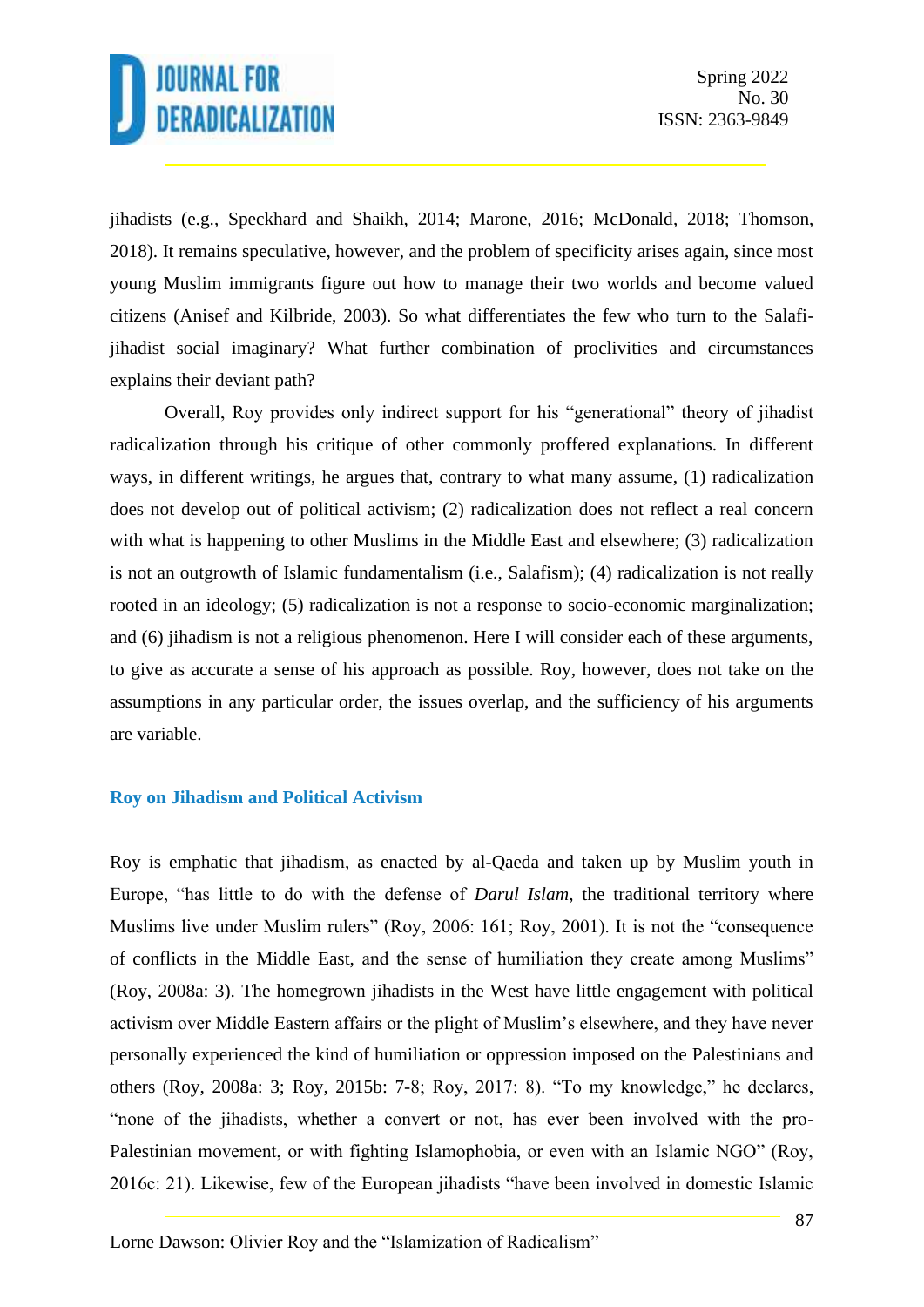radical activities in their country of origin" (Roy, 2008a: 4) and their radicalization is not the consequence of "a long-term 'maturation' in either a political movement … or in an Islamic environment" (Roy, 2015: 8). In *Jihad and Death* (2017), he asserts: "There is no direct link between social, political, and religious mobilization and the descent into terrorism" (2017: 4). Instead, he argues, these "born-again Muslims … are fighting at the frontiers of their imaginary *ummah*, and what agitates them is a consequence of their Westernization rather than any spillover from Middle East conflicts" (Roy, 2006: 162; Roy, 2008a: 4; Roy, 2017: 15).

Alternatively, Roy also suggests their rebellion "perpetuates a pre-existent tradition of leftist, Third-Worldist, anti-imperialist youth protest" (Roy, 2006: 163; Roy, 2001: 114 and 2004: 42-47). He even refers to al-Qaeda as "an avatar of the ultra-leftist radicalism" (Roy, 2008a: 6), even though this tradition has always been associated with more conventional forms of social movement activism. In the past leftist terrorism emerged from the gradual radicalization of activists frustrated with the seeming failure of their movements to effect political change (e.g., Sprinzak, 1990; Della Porta, 1992). This contradiction reflects an unresolved tension in Roy's interpretative framework, one that arises in multiple ways. In this instance, the deeper tension becomes apparent through his repeated allusions to similarities in the motives of European jihadists and leftist revolutionary terrorists in the 1960s, 70s and 80s. These allusions are introduced to reinforce his assertion that we are dealing with the Islamization of radicalism rather than the radicalization of Islam. In other words, they are being used to support his claim that jihadism is not so much religious, or really even political, in nature, as generational and personal. It is about identity issues and alienation - though he rarely uses those terms.

His interest in drawing attention to this "horizontal" comparison to highlight a specific structural similarity, is captured well in this passage from *Jihad and Death* (2017: 69):

The two forms of protest (extreme leftism and radical Islamism) have a similar structure. They are generational. From the Cultural Revolution to the Baeder-Meinhof Gang and up to ISIS, elders are accused of having 'betrayed' the revolution, democracy, or Islam and of not handing down the truth. It then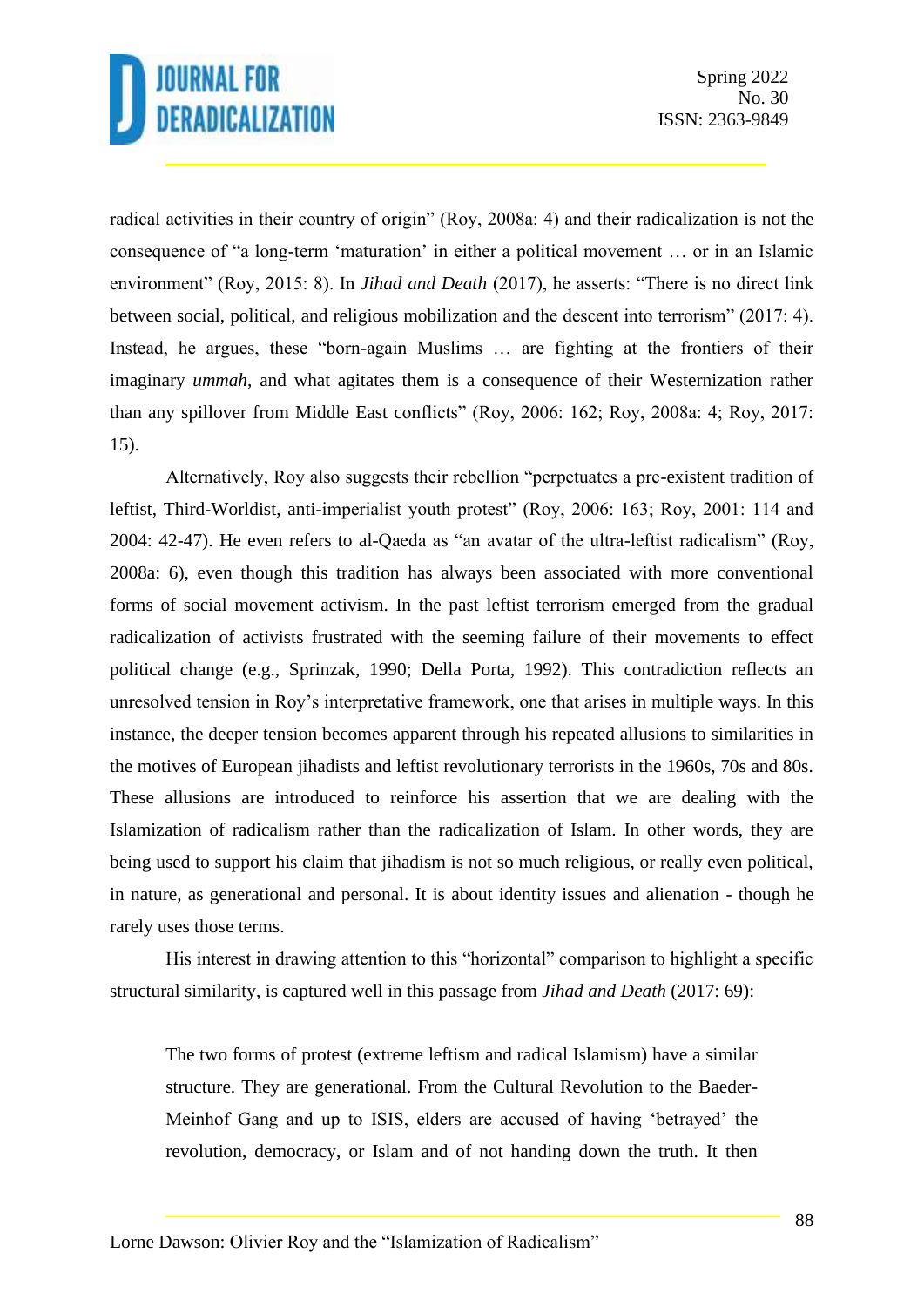

becomes a matter of wholesale revolt against the world order, and not a national liberation movement.

There is some truth in this observation, and much is to be learned about the behaviour of these terrorists by understanding the specific emotional and cognitive proclivities of young people, given the youthful profile of the jihadists (Mezzetti, 2017; Dawson, 2017a, 2022; Harris-Hogan and Barrelle, 2020). The similarity noted, however, may obscure more than it elucidates, if not handled carefully. It is important to understand the role played by youthful rebelliousness in the surge of homegrown jihadism in the West. But how pertinent is it to reduce the divergent contextual factors of the young Maoists of post-revolutionary China, the counter-cultural baby-boomers of America and Europe, and the contemporary children of Muslim immigrants in Europe, to the single explanatory category of generational revolt? More specifically, if the two types of terrorists are so analogous, how does he account for the clear differences in the way Western homegrown jihadists and the leftist terrorists radicalized? As Roy stresses, the radicalization of the jihadists is usually much more rapid and "imaginary" in nature. Roy never addresses this discrepancy in the horizontal comparisons he draws between these forms of Western extremism.

#### **Roy on Jihadism and Salafism**

At the heart of Roy's approach is the following important thesis (Roy, 2006: 162):

The radicalism of the terrorists has nothing to do with Islam as a culture. Neither is it the expression of the collective identity of a Muslim community. Deculturation and individualization are the two key issues in the process of radicalization, and Islam is the expression of a reconstructed self in reference to a virtual ummah.

Roy plays upon variants of this thesis in making claims about the role of Islamic fundamentalism, and hence religion (in a conventional sense) in the radicalization of Western homegrown jihadists. On the one hand, he stresses that the young jihadists tend not to come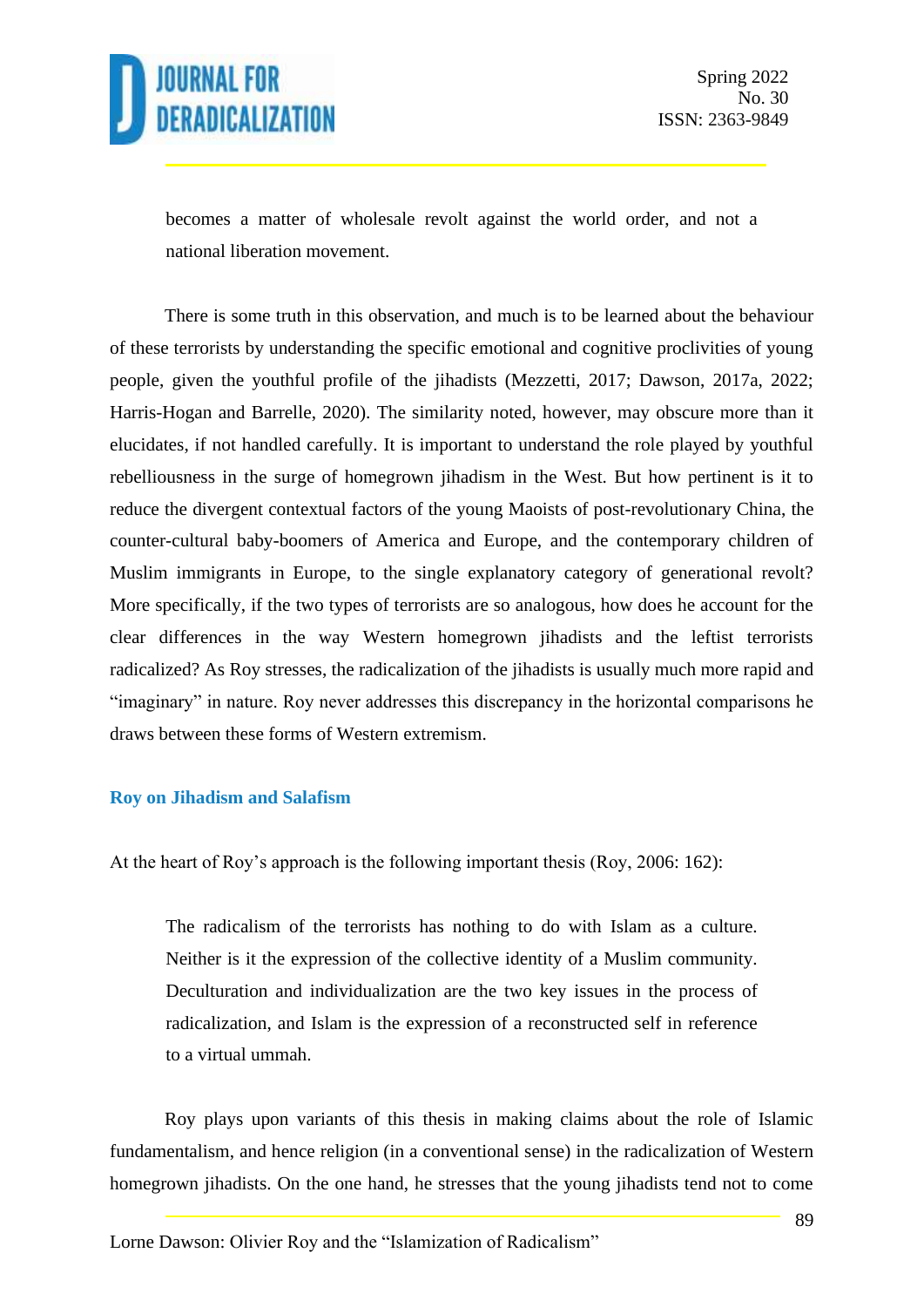from religious backgrounds. They "are not specifically puritanical and often live or have lived the usual life of western teenagers" (Roy 2008a: 5). In fact, he often suggests most have been involved in delinquency in various ways (Roy, 2008a: 6; Roy, 2015b: 6). They neither associate with, nor abide by the dictates, of the Muslim communities into which they were born, with its clerics, fatwas, mosques, Islamic associations, and family traditions. They "usually remain aloof from the communal group" (Roy, 2008a: 5; Roy, 2015b: 11-12; Roy, 2016b: 4). Few have "a past of piety" and most remain ignorant of theology (Roy, 2015b: 11; Roy, 2016b: 4), he declares, and "[n]o matter what database is taken as a reference, the paucity of religious knowledge among jihadis is patent" (Roy, 2017: 42, 58). It is a misnomer then, he consistently implies, to classify them as religious terrorists, and cast the struggle between us and the jihadists as a clash of civilizations or religious viewpoints.

Once again, though, these claims are made without reference to any specific data, beyond a reference to thousands of new foreign fighter recruits who rated their levels of religious knowledge in ISIS files leaked to the media. Roy notes that "70 per cent of them state they have only basic knowledge of Islam" (Roy, 2017: 42; Batrawy et al., 2016; Choi, 2016). This statement, however, is erroneous. The recruits had been asked to rate their knowledge of Shariah law, and not Islam, and as Andrew Lebovitch comments, "[t]he relative weakness of someone's knowledge of Shariah does not necessarily say much about how religious they are or want to be. For one thing, a depth of knowledge of Shariah is not particularly common for observant Muslims, and it is in many ways a construct of outsiders to think it should be" (Lebovitch, 2016: 3).

Nevertheless, Roy argues, it is Salafi-jihadism that makes the turn to terrorism possible because it provides a clear framework for restructuring the lives and identities of some Western Muslim youth in ways that engage them in a culture of rupture. When these disoriented, perhaps even alienated, youth "join jihad, they adopt the Salafi version of Islam, because Salafism is both simple to understand (*don'ts* and *do's*), and rigid, providing a personal psychological structuring effect" (Roy, 2015b:11). This decultured expression of Islam also facilities their youthful differentiation from the traditions and expectations of their parents and their roots. By "glorif[ying] their own deculturation" (Roy, 2015b: 11) it transforms a negative into a positive, linking them to a new, deterritorialized global community of like-minded people (Roy, 2017: 63).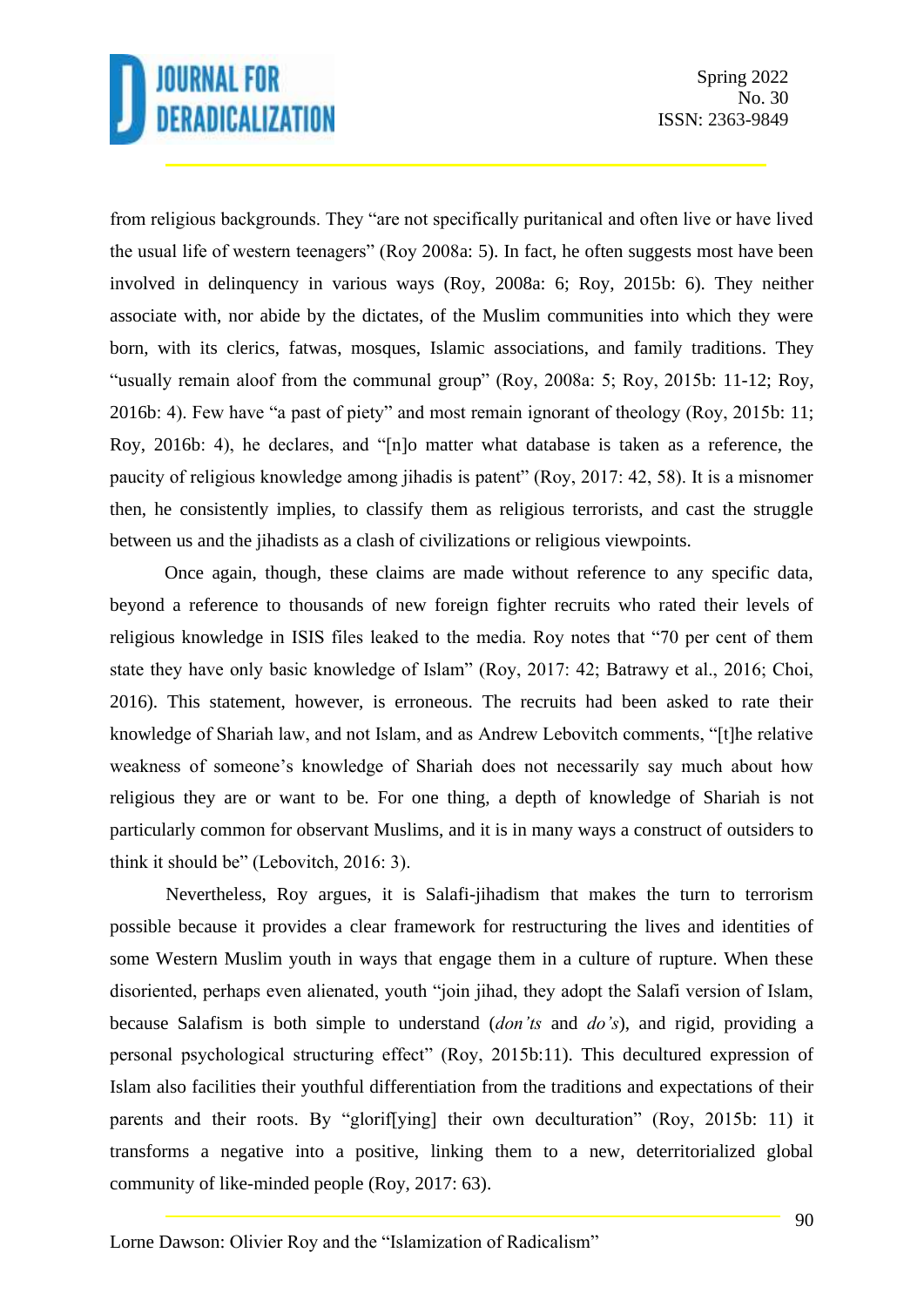However, Roy stresses, Salafism is not a "gateway to jihadism" (Roy, 2017: 41) because most Salafists do not become jihadists, and no one radicalizes "after pouring over the sacred texts" (2017: 42). Few scholars, of course, would argue otherwise. It is widely recognized that radicalization is a multi-factorial process, and the potential of the beliefs offered by the Salafi-jihadists to frame political action depends on the influence of leaders and the alignment of the beliefs with certain social conditions and processes (Hafez and Mullins, 2015). Yet, given the key role of Salafism in fostering the sensibilities of the few who become terrorists, there is reason to posit some meaningful connection between converting to this radical religious worldview and proceeding down the path of political radicalization. Roy, however, as I will show, is very reluctant to draw this inference.

Roy's comments on Salafi-jihadism create the impression that he is not even willing to identify it as a religious phenomenon, or at least not as he thinks it is practiced by most Western homegrown terrorists. Why is unclear in most of his writings, in part because he never provides a clear statement of his conception of religion. Things change with the publication of *Jihad and Death* (2017), but in ways that still require careful exegesis.

Seemingly, his ambivalent relationship with Salafism has something to do with the supposedly decultured and individualized nature of this type of religiosity. "[C]ontemporary forms of religiosity among second-generation Muslims outside the Middle East", he says, "are closer to those of their nineteenth and twentieth century American Christian counterparts than to medieval Islam. In short, they are examples of revivalism … [and] centered not in traditions and familial values but on individuals who experience a crisis of identity and the discontinuity of familial and communal ties" (Roy, 2006: 165). While socially conservative, such movements actually undermine the broader faith community, create a crisis of authority and theology, and foster "defiance towards legitimate holders of religious knowledge" (Roy, 2006: 166). As such, Roy observes, "Salafists contribute to the paradoxical secularization of modern society, because they isolate religiosity from the other dimensions of social life" (Roy, 2006: 165).

This represents a novel perspective, since fundamentalist movements are more often criticized for the ways in which they seek to maximize the role of religious commitment and control in people's lives. Roy's focus, however, is on the way adherents become isolated from the rest of society, in the contemporary European context. Full appreciation of his argument,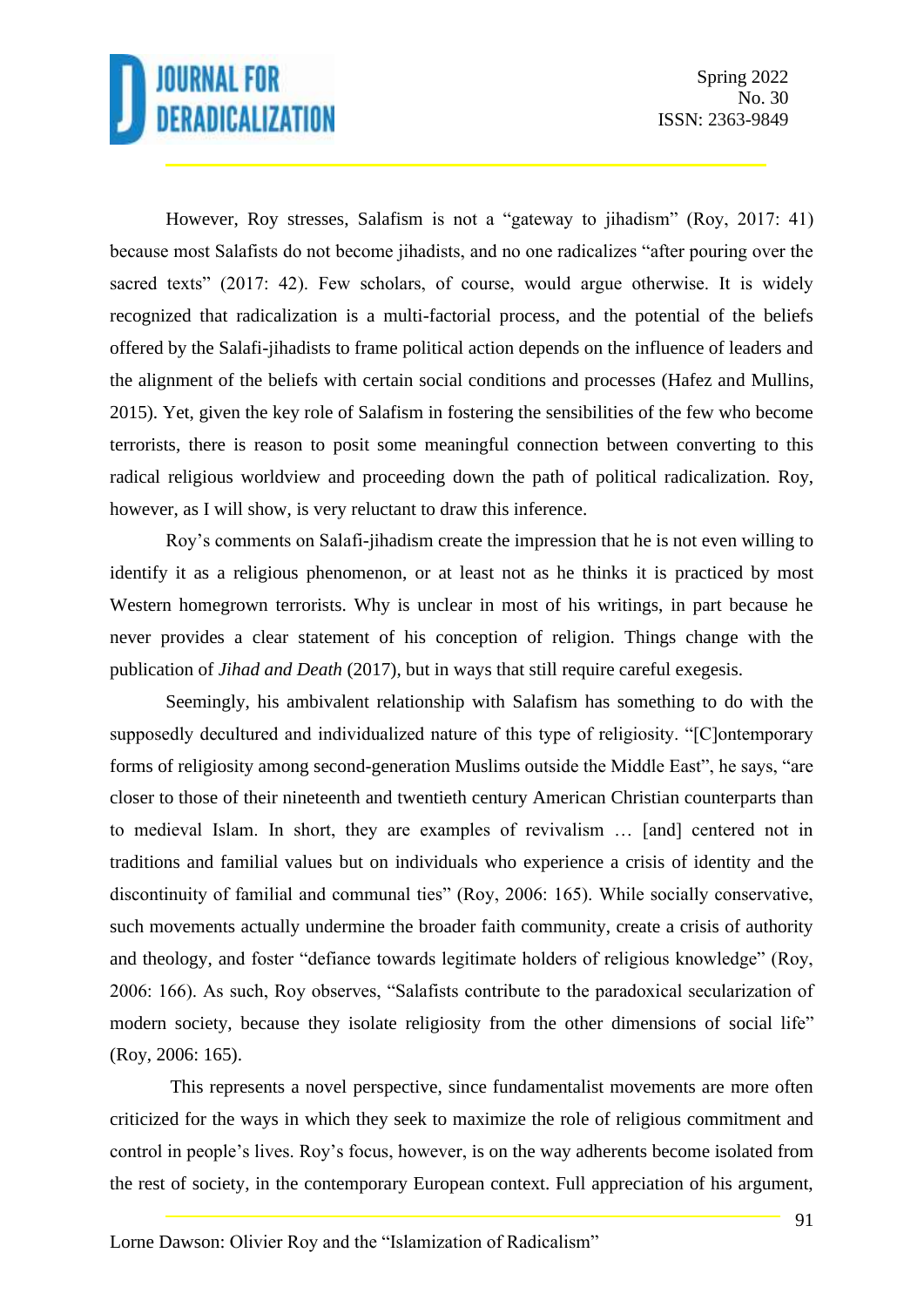however, requires a detailed analysis of the transformation of Western Islam provided in *Globalized Islam* (2004), and that exceeds the scope of this critique.

Roy's many statements dismissing the Islamic nature of Salafi-jihadism seem to go beyond concerns about Islamophobia. His comments recollect the hostile response of French society to other imported new religious movements (Beckford, 2004; Palmer, 2011). In these situations theology is not the issue, but rather the challenge such revivalist/fundamentalist movements pose to the given social order. Roy displays a complex understanding of the tradition of laïcité at the heart of modern French society. In some ways he sees it as a cause of radicalization (see 2017: 66-67), yet his criticism of the legitimacy of Salafism imply his support for the privatization of religion and separation of religion and politics at the core of the French national commitment to laïcité.

In sum, Roy doubts that jihadist terrorism is the result of being religious, in any significant or meaningful sense, or warrants being classified as "religious terrorism," for two interrelated reasons: (1) because he seems to implicitly associate being religious with the valuation of tradition and community, and implicitly the acceptance of the modern secular social order; and (2) he does not think that the individuals drawn to Salafi-jihadism display many of the markers of conventional religious practice. Salafi-jihadists do not practice the right religion or well enough. These are normative considerations, however, and as such offer a problematic basis for a social scientific theory of radicalization.

Roy seems to consistently assume that the young men and women who become jihadists "join jihad" first, and then only secondarily "adopt the Salafi version of Islam" (Roy, 2015b: 11). Hence, he concludes, jihadism "does not explain the personal radicalisation phenomenon (even if it might provide an aftermath rationalisation)" (Roy, 2008a: 5). This needs to be demonstrated, however, and not assumed. Roy provides no specific evidence, and the assumption clashes with the findings of others. With a few exceptions, the Western foreign fighters Dawson and Amarasingam (2017) interviewed claimed they were "reborn" as Muslims, as adolescents, before they became politicized out of a new found interest in being "true Muslims." They became morally engaged with the plight of fellow Muslims around the world, they stated, as a result of their new religious identity, and then further became jihadists in reaction to the complacency of other Muslims in the face of perceived injustices. The Salafi-jihadist teachings helped to frame their emerging political concerns in ways that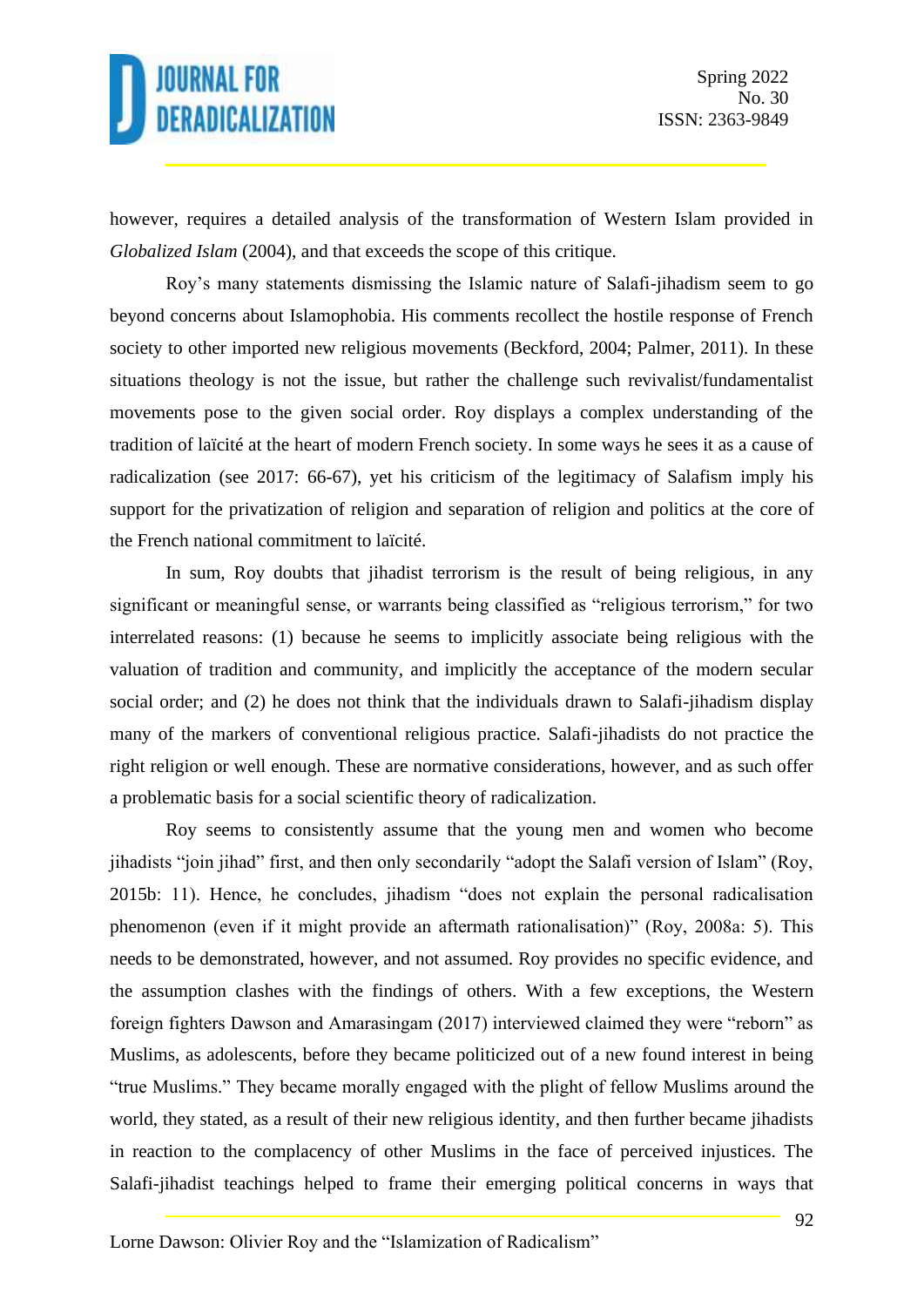justified taking action to right the wrongs, and even more, save the world. However naïve and fanciful this whole process may be, in the accounts provided the turn to political violence began with a personal religious quest rooted in identity issues. In tracing the identity issues of the children of Muslim immigrants who become jihadists Roy reverts to a dichotomized view the role of religion and politics in resolving these issues. In these situations it is more reasonable to conceive of religiosity and political or ideological engagement as co-evolving and dialectically interacting as individuals resolve their identity issues by radicalizing.

In this, and many other ways, tensions appear in Roy's analysis. On the one hand, for example, Roy thinks we should resist characterizing young Western jihadists as being religious, because they are too lackadaisical in their religious practices and not concerned enough with theology. Yet, on the other hand, he recognizes the fascination of these radicals with the teachings of the Salafi-jihadists, if only to justify their actions. In truth, individuals might be both irreligious and drawn to Salafi-jihadism, but from page to page in Roy's writings there is a tension in identifying who the jihadists really are. They are dismissed repeatedly as "petty delinquents" (Roy, 2015b: 6), with little intellectual proclivity or facility, yet somehow they are also capable and desirous of learning and espousing the religio-political rationales of the jihadist ideologues.

### **Roy on Jihadism and Ideology**

Roy states that "ideology plays little role in the radicalisation of the jihadist internationalist youth" (2008a: 2). He claims that "[w]e tend to over-ideologise Al Qaeda in order to understand its attractiveness," and the study of jihadists beliefs and texts has little to do with why individuals become violent extremists (Roy, 2017: 42). "To my knowledge", he states,

none of the arrested terrorists or suspects had Zawahiri or other books in their house, while they often have handbooks on how to make bombs or videos about 'atrocities' perpetrated against Muslims. Contrary for instance to the Hizb ut-Tahir members, who always formulate their positions in elaborate ideological terms, Al Qaeda's members do not articulate before or after having been caught a political or an ideological stand (Roy, 2008a: 5)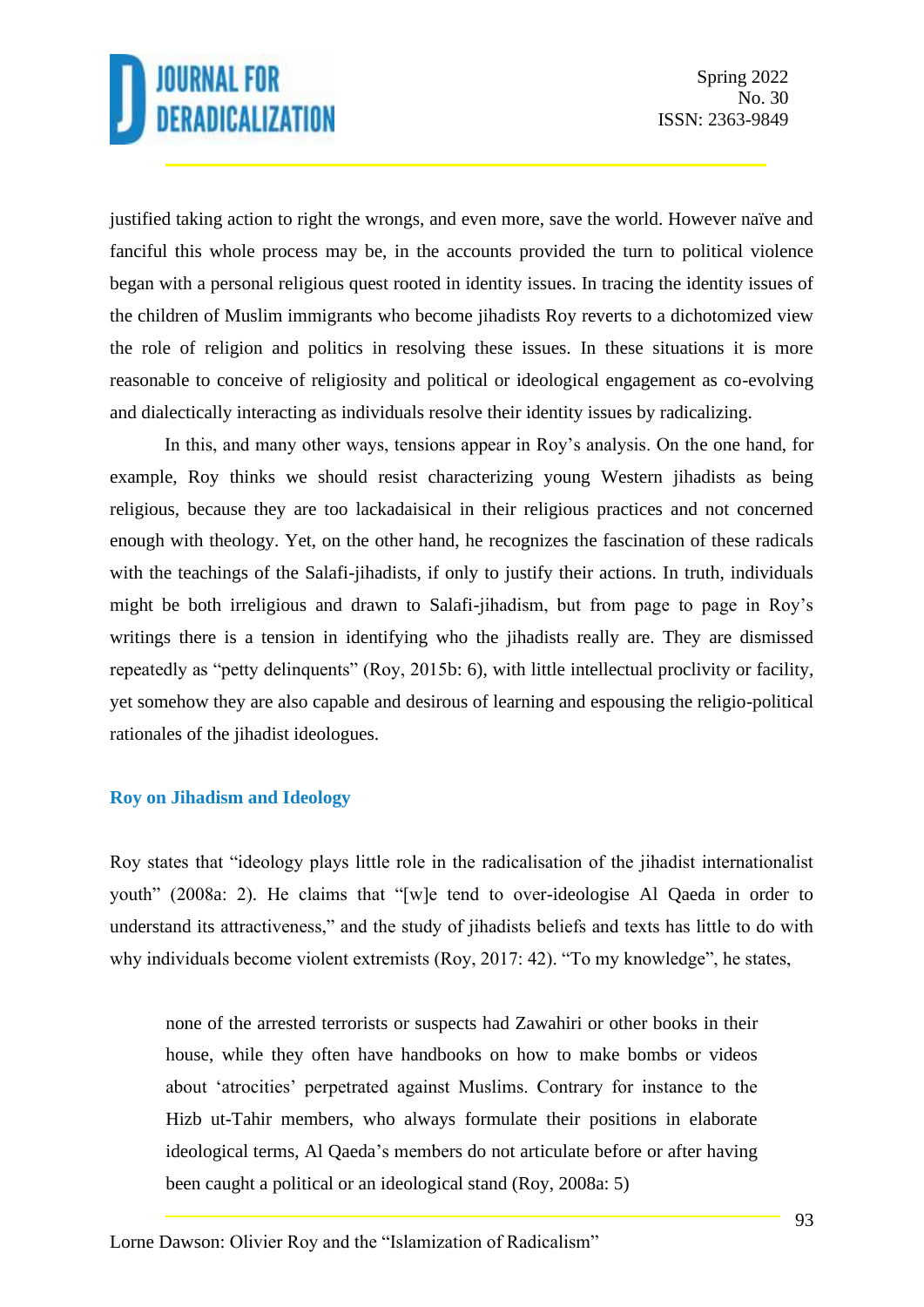If, however, the specific ideology is not important, why do these rebellious youth turn to jihadism, instead of some other radical stance? To answer this variant of the specificity problem, Roy turns to two thinly supported suppositions: (1) the youth "are attracted by a narrative not an ideology" (2008a: 2), and (2) "jihad is the only cause on the global market ... the ultra-left or radical ecology is too 'bourgeois' and intellectual for them" (2015b: 11; 2004: 47).

The jihadi narrative, which undoubtedly does play a strong role in winning over converts to the cause, is too simplistic, Roy thinks, to warrant being called an ideology. Moreover, as his comments repeatedly indicate, its popular formulation and presentation reflects "contemporary aesthetics," especially "schemes" taken from "video-games," as much or more than religion.

The narrative plays on the image of movie and videogame superheroes. A typical cliché is that of the future hero whose destiny is not at first clear, as he leads an empty or too-normal life. And then he receives the call (taken in its religious sense of a sudden vocation, but with reference to the popular video game "Call of Duty") and turns into an almost supernatural, omnipotent character. Not only does he save the suffering and passive *ummah*, but he also possesses great powers, including the power of life and death and sexual power … (Roy, 2017: 49; Roy, 2016c: 22)

As such the narrative is wanting, for Roy, as an expression of ideology or religion. It does not emulate the legitimate forms of medieval Islam and other conventions of religious doctrine. It reflects, he states, the special role of an "aesthetics of violence, which is also to be found in places with no Islamic reference ('Columbine', the Mexican Narcos)" (2015: 10). Ascribing to this fanciful narrative provides the young alienated Muslims a heroic role on a global stage. They become part of the "vanguard" of a "few outstanding and devoted heroes" who will avenge the sufferings of others at the hands of the evil West (Roy, 2017: 52). In saying this, however, Roy gives no consideration to the ways in which the imagery and narratives of popular culture are drawing on a long legacy of mythic religious and cultural ideals, and not merely the imaginative musing of contemporary authors.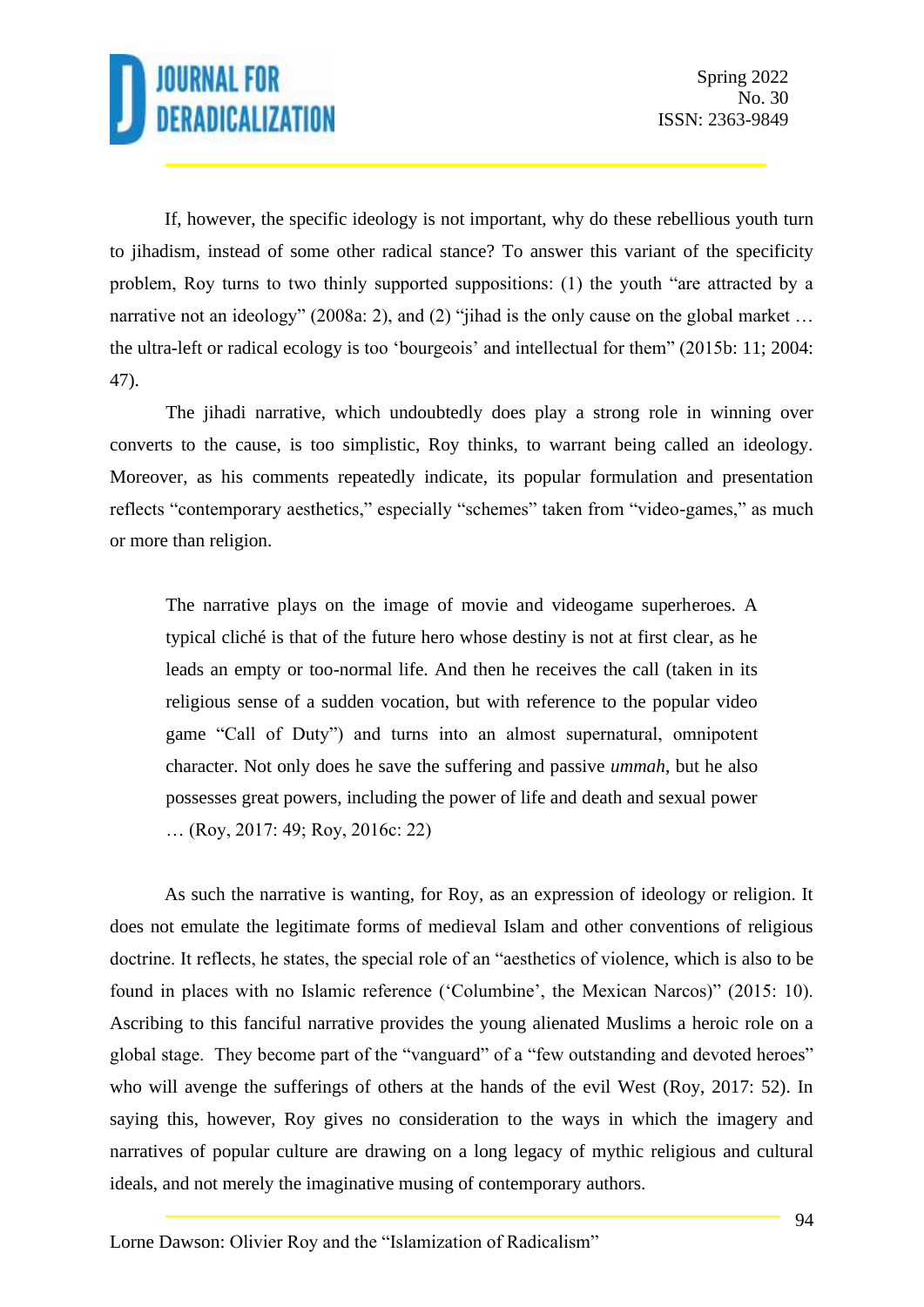Al Qaeda, Roy proposes, was "the only organization present on the market that seems to be effective in confronting the 'evil' that is the West" (Roy, 2008a: 7; Roy, 2017: 69-70). He repeatedly suggests that the demise of the far-left in Europe left frustrated young Muslims no other option but to turn to jihadism (Roy, 2017: 71; Roy, 2004: 47). But there is ample evidence of the worldwide involvement of youth in radical left-leaning movements focused on the "evils" of globalization, neo-liberalism, social inequality, racism, and environmental degradation. Is there evidence that the Muslim youth who radicalized either explored these options and found them wanting or that they were just blissfully ignorant of them? Roy provides no further information to support his supposition.

When the members of the Toronto 18 jihadist terrorist group were arrested in 2006 the police found a substantial library of jihadist materials on their computers. While there is an instrumental cast to some of the documents, the list far exceeds "handbooks on how to make bombs or videos about 'atrocities' perpetrated against Muslims." Many of the texts run to hundreds of pages, with copious and complex references to foundational and interpretive materials from throughout the history of Islamic thought.<sup>3</sup> Similarly, Petter Nanninga points out that there are "numerous examples of Western jihadis who did pour over Islamic texts before embracing violence. Mohammed Bouyeri, to mention just one example, had not only read, but even translated writings by authors such as Ibn Taymiyya, Muhammad ibn 'Abd al-Wahhab, and Sayyid Qutb before killing the Dutch cineaste Theo van Gogh in Amsterdam in 2004" (Nanninnga, 2018). Donald Holbrook found that the majority of the material collected by individuals seeking to carry out attacks in the U.K between 2004 and 2017 was of a "moderate" or "fringe" nature, and not "extremist." This means, he suggests, that "the needs and concerns of terrorists are … more complex than simply revolving around violence or participation in violence exclusively." The publications focused more on "*why* violence should be embraced, occasionally *against whom* it should be targeted … but very rarely on *how* violence should be organized and carried out." Most of the material was more generic in nature and much of it was explicitly religious (Holbrook, 2021: 703-705, 714).

We do not know how the members of the Toronto 18 engaged with the literature they collected. The readings point, however, to a desire to understand relevant aspects of Salafi-

<sup>&</sup>lt;sup>3</sup> I had access to all of these materials, after the relevant trials were complete, as part of a classified research project facilitated by the Royal Canadian Mounted Police.

Lorne Dawson: Olivier Roy and the "Islamization of Radicalism"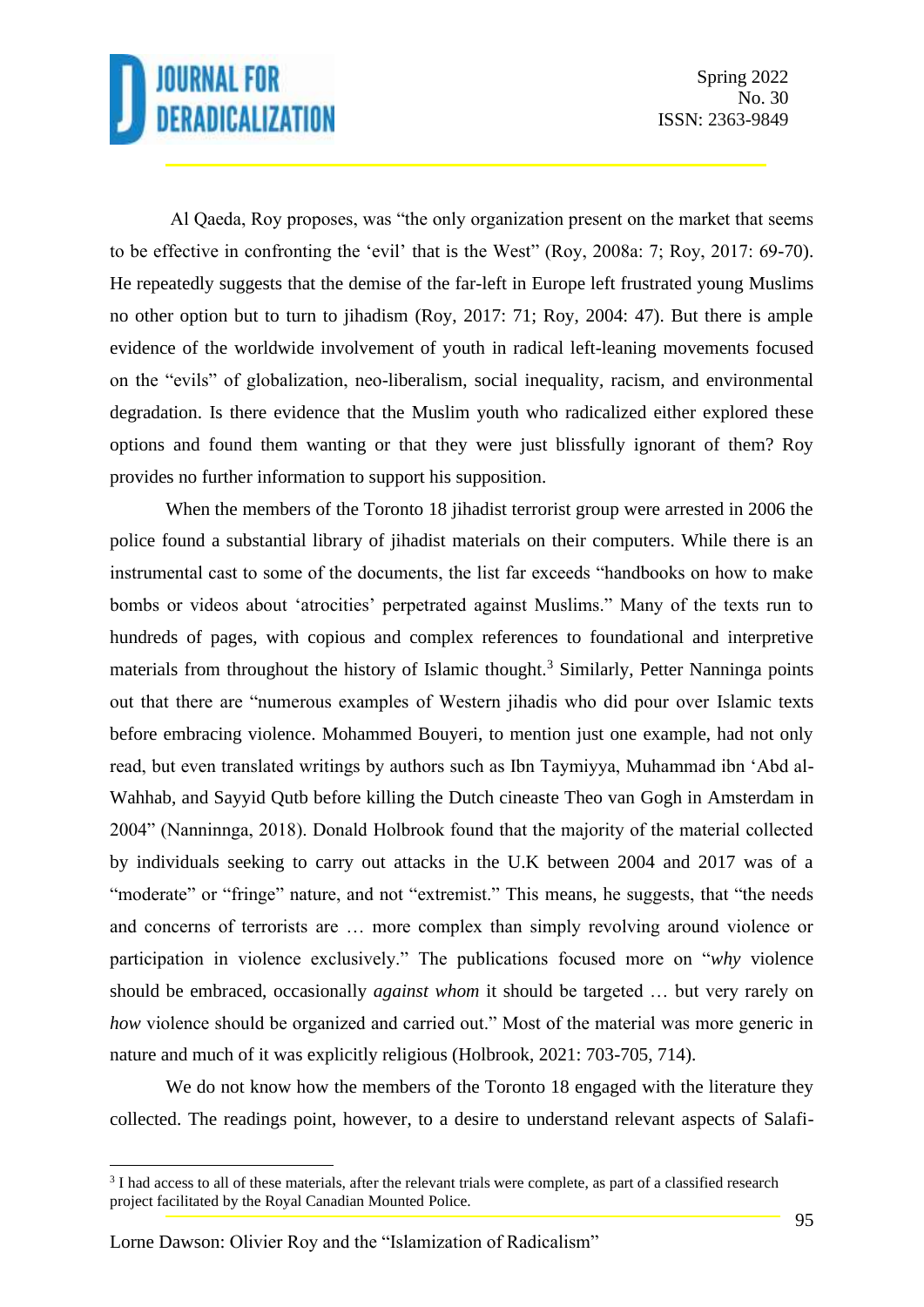jihadists thought in ways that exceed the simple parameters of the "jihadist narrative." They are indicative of a greater and genuine interest in understanding the ideological (i.e., religious) justification for their actions. Overall, the sheer volume and nature of the literature Holbrook found is inconsistent with portraying the Western jihadists as being primarily oriented to violence and only secondarily ideology. They suggest that the modern aesthetic of violence is more likely a veneer on a deeper religious impulse, rather than the other way around. The situation, however, exceeds dichotomous formulations, and greater specificity is required.

Roy finds reinforcement for his argument that the radicalization of these youth is not motivated by real political engagement or the influence of ideology in the fact that their radicalization occurs most often in small groups of peers with prior connections. In 2008 he said:

The Europeans in Al Qaeda tend to take one of two routes to conversion: there are those who have pursued a personal path and joined AQ after having converted in a mosque, and those who followed their Muslim 'buddies', when, often after a story of petty crimes, they decide to 'go for action', usually under the influence of a group leader, seen as a guru. The 'group effect', as Marc Sageman calls it, is far more effective in terms of triggering radicalisation than reading propaganda books. (Roy, 2008a: 4)

He talks about radicalization commonly happening "inside a small network of 'peers', where nominal Muslims and non-Muslims meet because they live in the same neighbourhood, share the same patterns of petty delinquency, found themselves together in jail, or are members of the same family" (Roy, 2015b: 8; also see Roy, 2015b: 7, 2016b: 5). In Roy's view the strong role of pre-existing social networks and the social psychology of small group dynamics is somehow incompatible with the significant influence of ideology. Rarely, though, are we dealing with some kind of zero-sum relationship of social processes and ideology. When friends from a social network come together to form another smaller group dedicated to extremism, surely they are differentiated from their peers in the larger network by ascribing to the religious and political ideas that provide the rationale for the new group? They trust each other because of their shared experiences, as criminals or sporting teammates, but also because they are committed to the same beliefs.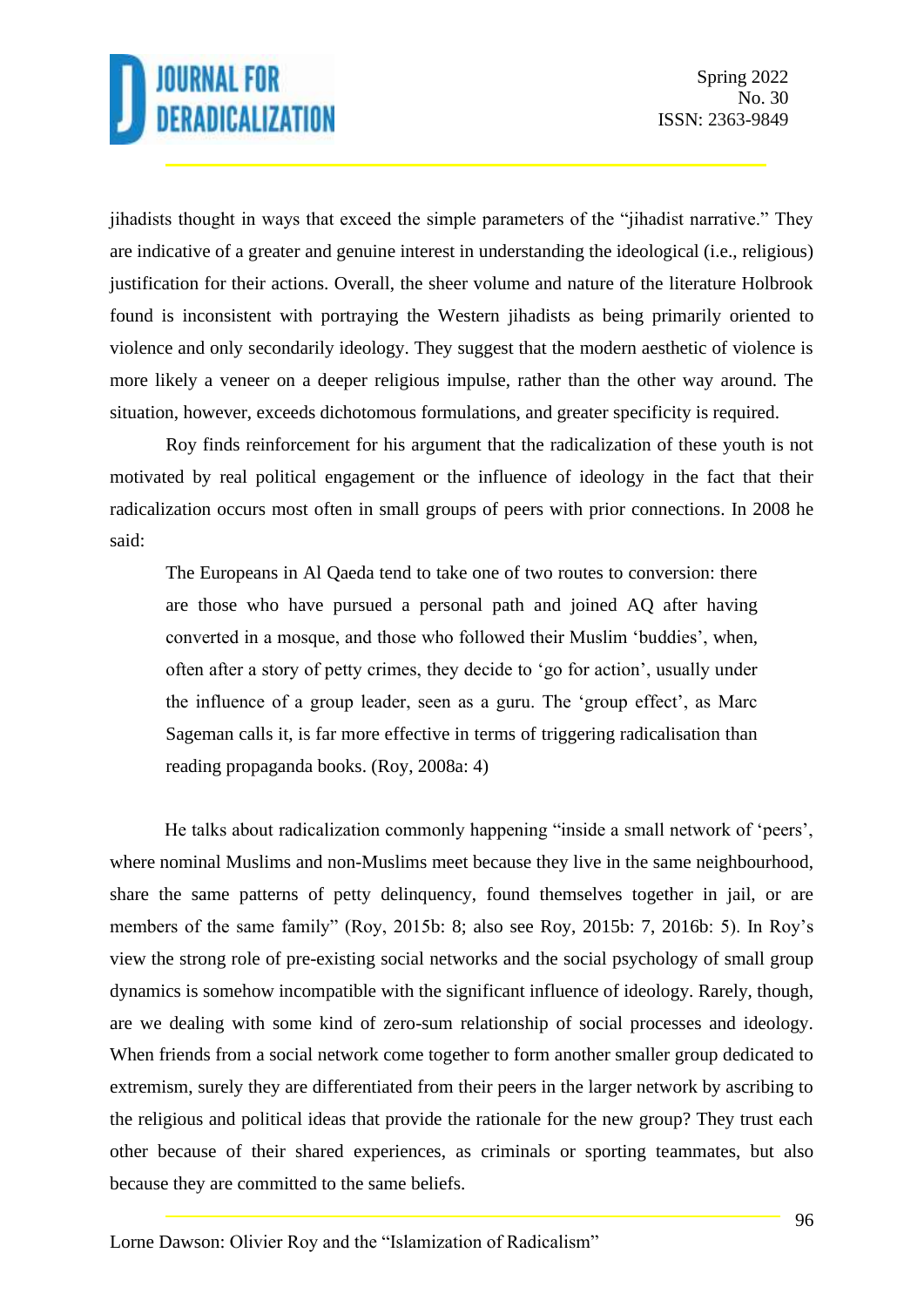

#### **Roy on Jihadism and Socio-Economic Marginalization**

As we have seen, Roy repeatedly links the Muslim youth who radicalize with "a past of petty delinquency and drug dealing" (Roy, 2015b: 6; Roy, 2008a: 6). Yet, as I will show below, he knows this is not an accurate portrayal of many of them. So why does he so readily and frequently revert to this negative epithet? I think he does it, in part, to refute the notion that the extremism of these youth is an expression of their Muslim identity, and to alternatively suggest that their new found religiosity is rooted to a need to quickly compensate for their criminal pasts. It is not, it is implied, the result of a more deliberative or deeply socialized expression of religion. He seems intent on discrediting their claims of religious motivations by repeatedly belittling them as little more than "petty criminals" run amuck.

Roy's repeated references to delinquency are at cross purposes, however, with his efforts to also refute arguments highlighting the role of socio-economic marginalization in the radicalization of these youth – a view he seems to see as another competitor to his generational theory. Jihadists are repeatedly labeled "petty delinquents" in Roy's writings, yet he resists the common association of such delinquency with economic and social deprivations. In 2008, for example, in casting aspersions on those who place "alienation at the core of the radicalisation process," he says (Roy, 2008a: 5):

There is certainly some truth in that, but the problem is how to define alienation. The socio-economic definition (deprivation, poverty, racism, social exclusion) is not supported by data. We find people from all backgrounds in Al Qaeda: engineers, former drug-addicts, social workers … The fringes from where the radicals come are not socio-economic.

Later in *Jihad and Death* (2017) he declares that the dominant view that jihadism is "the consequence of unsuccessful integration" is simplistic and misleading. It ignores "the masses of well-integrated and socially ascendant Muslims, and he notes, "in France there are far more Muslims enrolled in the police and security forces than in jihad" (Roy, 2017: 34). Jihadists, he stresses, do not only come from the "so-called sensitive neighborhoods" of large cities like Paris or Brussels. They come from affluent as well as working-class communities,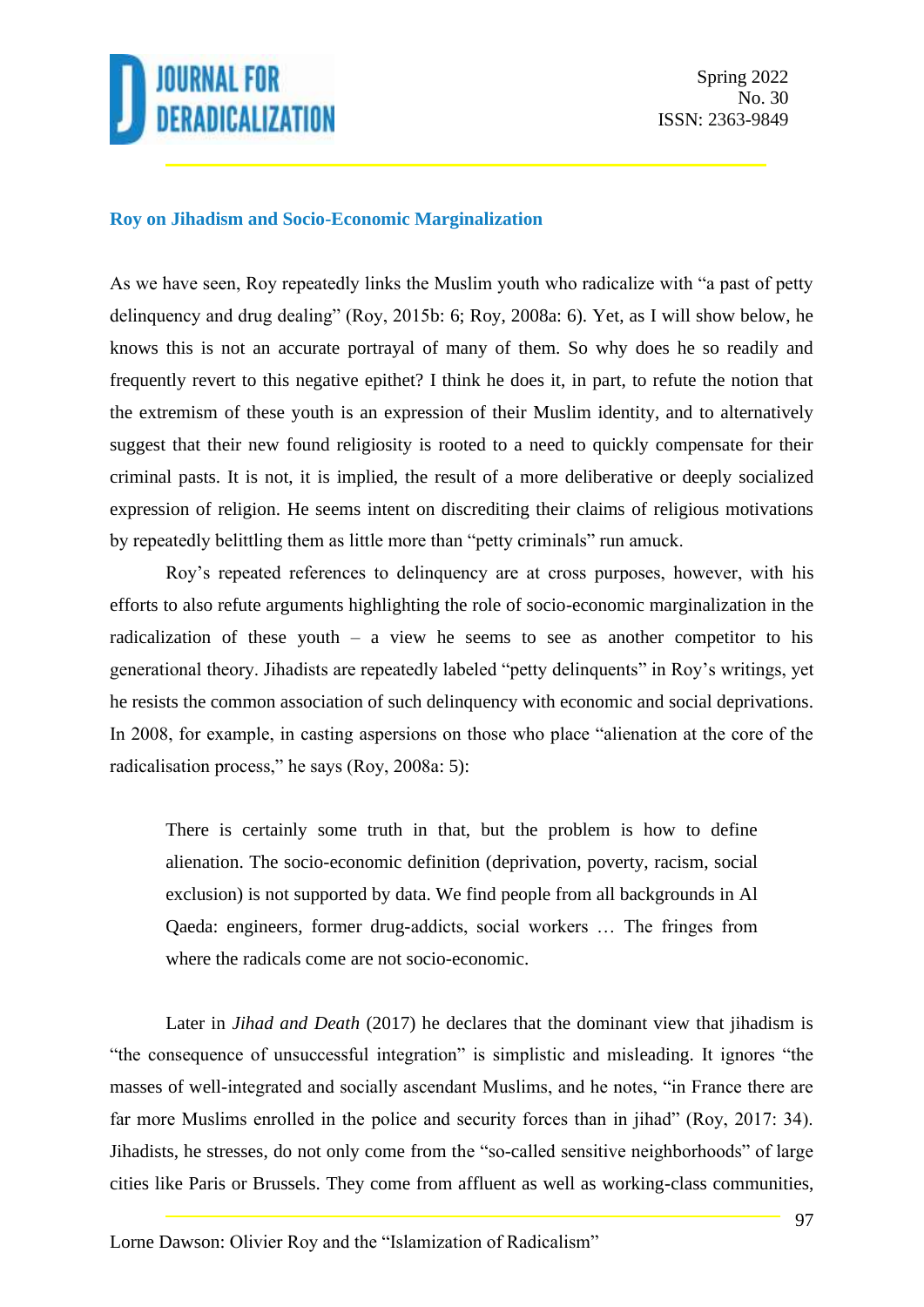and even small provincial cities and rural areas, and "the profiles of jihadists include a large number of well-integrated, educated young people" (Roy, 2017: 35; Roy, 2016c: 19). Budding jihadists, then, are engaged in delinquency, but not necessarily because they are poor or unintegrated, and this delinquency is somehow a significant precursor to their extremism, one that puts the lie to assuming jihadism grows out of religiosity *per* se. But Roy never explains how the generational identity struggles he believes foster radicalization in the case of some Muslim youth lead to engaging in petty crime *per se*. It all just seems to be subsumed, without much explanation, under the repeated reference to an existing larger youth culture of rebellion and violence that itself goes largely unexplained.

In some ways Roy is intent on breaking some of the stereotypes about who radicalizes, yet he repeatedly chooses to identify most Muslim extremists as shallow and confused kids venting their anger through a delusional and dangerous fantasy of sub-cultural heroism. The young second generation Muslims of Europe, or at least a small percentage of them, are struggling with the identity challenges of managing two worlds, and perhaps frustrations with their prospects in European society (Roy, 2015b: 5). They are also swept up, somehow, in the traditional anti-imperialist sentiments of youthful rebellion in the West. Initially their angst is expressed through delinquency, but somehow this becomes insufficient and they find a new purpose for their aimless existence by dramatically converting to a pop-culture infused, light version, of Salafi-jihadism. The process is essentially personal, and only coincidentally religious and/or political – at least in its initial motivations. Yet somehow, once found, these youth are willing to sacrifice everything in a cult of violence and death (Roy, 2008a: 6; Roy, 2017: 16). Agreeing with others, Roy says the process does not necessarily involve any psychopathology (Roy, 2017: 35), yet, as the next section delineates, he sees the whole process as profoundly dysfunctional and he reverts to language that suggests a kind of sociopsychopathology.

#### **Roy on Jihadism and Religion**

Roy is clear that "violent radicalization is not the consequence of religious radicalization, even if it often takes the same paths and borrows the same paradigms (that is what I call 'the Islamization of radicalism')" (2017: 8). In the simplest sense this means "most Salafists are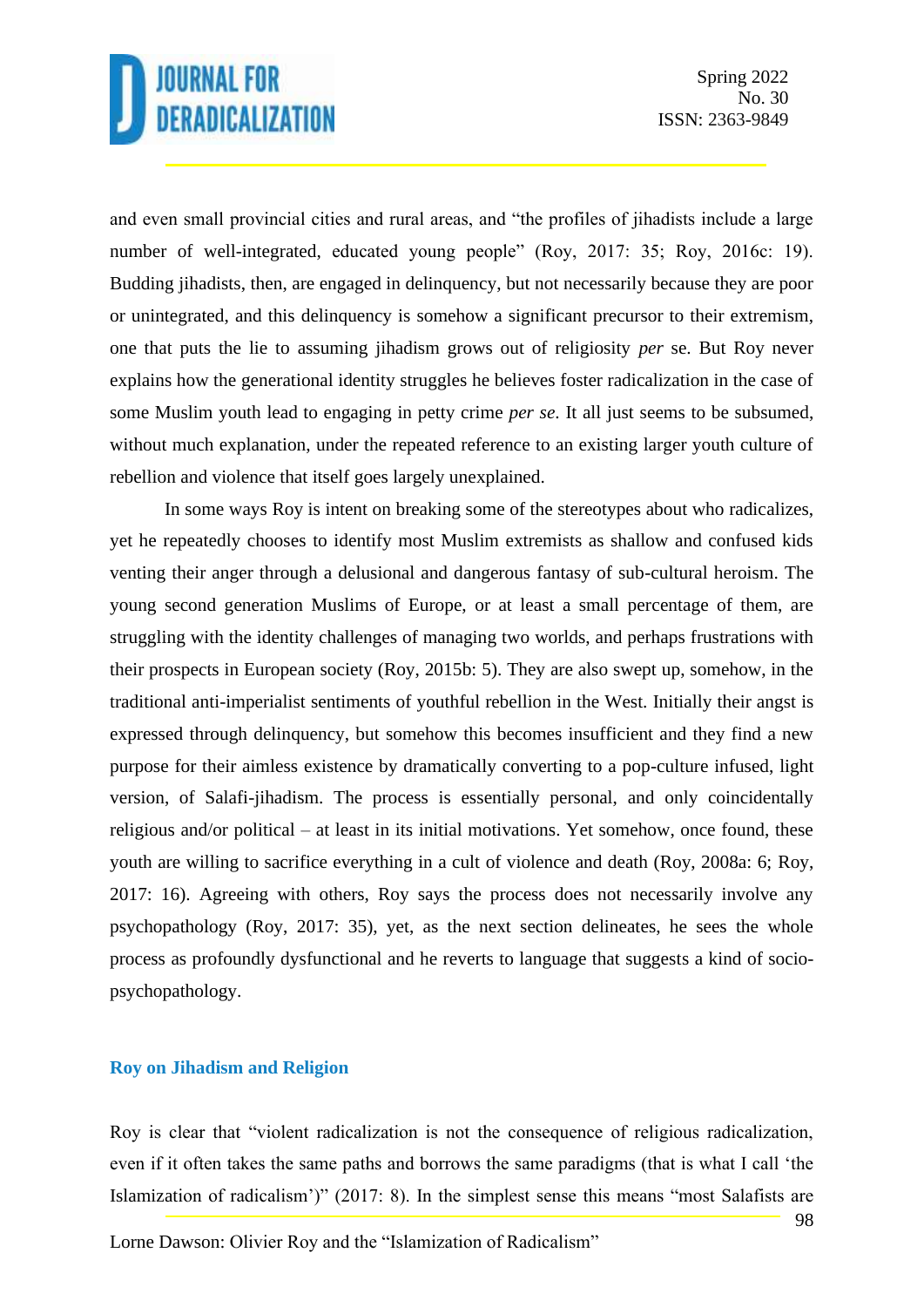non-violent" (Roy, 2017: 8). But Roy has something much more complicated in mind, involving a slippery distinction he repeatedly makes between "religion" and "religiosity."

At an important juncture in *Jihad and Death* (2017:41) Roy states:

Clearly … these young radicals are sincere believers: They truly believe they will go to heaven, and their system of reference is deeply Islamic. They join organizations that want to set up an Islamic system, or even, as regards ISIS, to restore the caliphate. But what form of Islam as we talking about?

This passage, and in particular the question asked, are easily overlooked, but they are extremely important in understanding Roy's argument.

Reading Roy entails struggling with a series of seemingly contradictory claims. The assertion that jihadists are sincere believers appears to be at odds with the repeated claim that the youth drawn to jihadism in Europe are not motivated by religion. When Roy chastises the jihadists for displaying little real religious knowledge or piety he appears to be aligning himself with other researchers employing the same argument to discount the role of religion (as analysed by Dawson, 2017b, 2021a and 2021b, and in Larsen 2020). He also claims, however, that when Muslim leaders, state authorities, and secular scholars use the supposed lack of religious knowledge of jihadists to refute their claim to be religious they are relying on a mistaken modern Western association of religion with theological texts and doctrinal knowledge, when " 'religiosity' not theology is the key" (Roy, 2015b: 12). In *Jihad and Death* he states (2017: 42):

Due to the profound secularization of both our societies and our knowledge, we have only a textual approach to religion, disregarding what I call religiosity. Theology basically involves interpreting scriptures in a comprehensive discursive system that isolates dogma from all the rest: emotion, imagination, aesthetics, and so on. But what is at work here is precisely religiosity – in other words, the way in which the believer experiences religion and appropriates elements of theology, practices, imaginaries, and rites, to construct a transcendency for himself – and not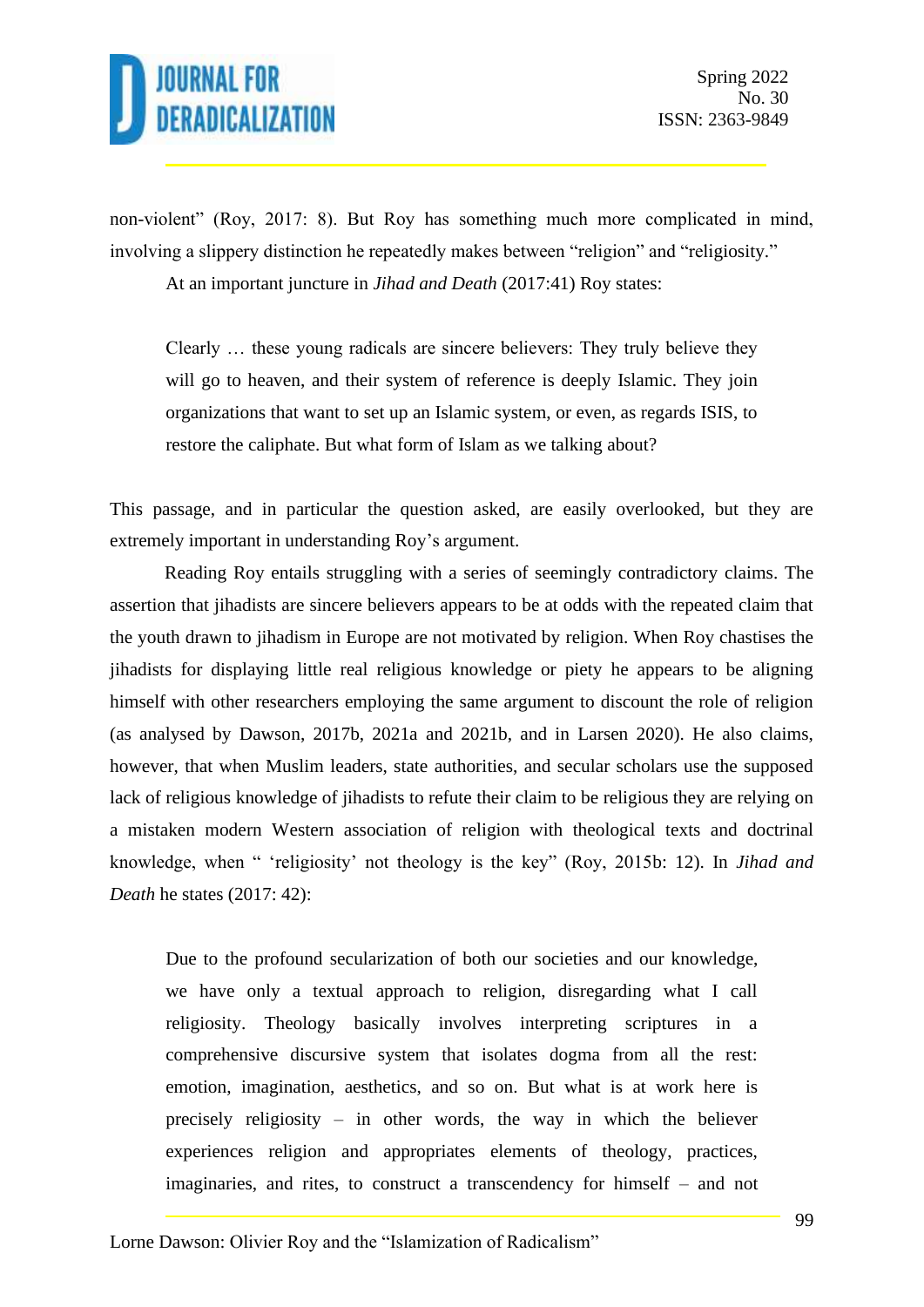

religion. In the case of the jihadi, this construction places him in contempt of life: his own and that of others.

There is much to unpack in this passage.

At times Roy appears to be agreeing with Dawson, Larsen, and others that it is misleading to equate a lack of religious knowledge with an absence of religious motivation, because it involves mistakenly identifying the degree of religious knowledge with the degree of religiosity. Like these other critics, he is recognizing that being religious entails much more, and that "lived religion" (or ideology) or "everyday religion," as distinguished by prominent sociologists (e.g., Hall, 1997; Ammerman, 2007; McGuire, 2008), is a more murky affair (Larsen and Jensen, 2021). Unlike these critics, however, and contrary to the scholars studying "lived religion," Roy does not seem to be identifying "religiosity" – at least as practiced by the young European jihadists – with the actual expression of religion. He says as much above when he says they are engaged in the "transcendency" of themselves – and "not religion," and associates this – somehow – with a "contempt for life."

Without clarifying the rationale for this statement, Roy muddies the waters in *Jihad and Death* by immediately following this passage with yet another rebuke of the young jihadists for the inadequacy of the ways they are religious. He compares them unfavourably with ISIS, saying they fail to engage in even the kind methodical analysis of hadith that undergirds ISIS propaganda (Roy, 2017: 43). Disparagingly, and again without citing evidence, he says (2017: 43):

When young jihadis speak of "truth," it is never in reference to discursive knowledge. They are referring to their own certainty, sometimes supported by an incantatory reference to the *shuyukh*, the sheikhs, whom they never read. In them they thus find whatever they put there themselves.

Roy continues to hold young jihadists to a standard of religious correctness that is both unrealistic, in terms of everyday religion, and irrelevant to demonstrating that they may be motivated – "sincerely" as he says – by their religiosity. Some unspecified standard of true religion is lurking in Roy's analysis.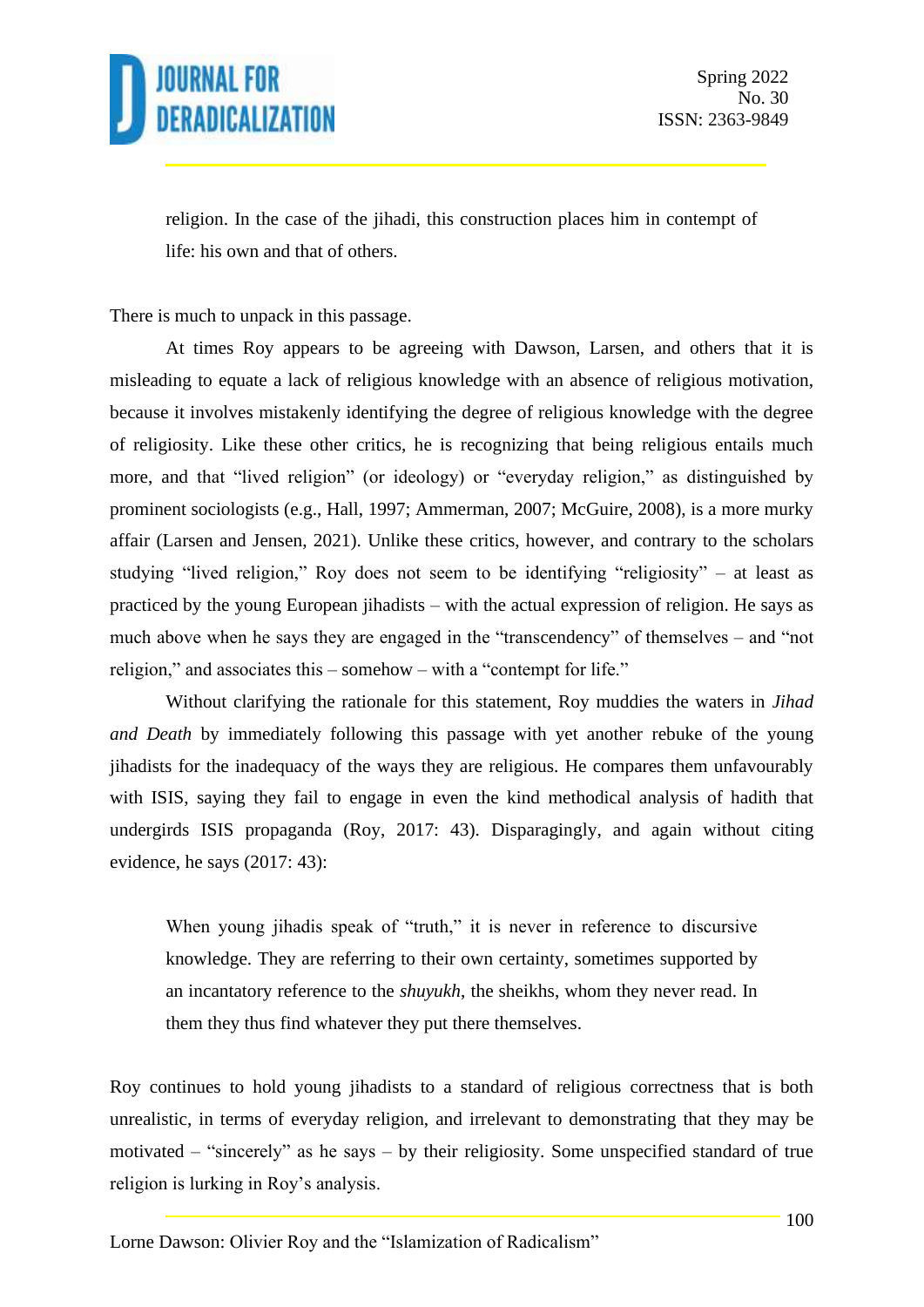Spring 2022 No. 30 ISSN: 2363-9849

Roy detects some kind of malignant narcissism in the "religiosity" of the young Western jihadists. This narcissism is betrayed, Roy thinks, by three things: (1) their cavalier and manipulative approach to religious discourse and authority; (2) the infusion of their discourse with popular Western imagery; (3) and the largely imaginary (supposedly) nature of their commitment and objectives. "[W]hat is striking," Roy observes, "is the extraordinary narcissistic posturing of the terrorists, as well as their 'derealized' relationship to death. They broadcast themselves in self-produced videos before, during, and after their actions (posthumous videos). They pose on Facebook …" (Roy, 2017: 49). Roy, for example, links the recruiting success of ISIS to the new "gaming space" they opened up in the desert, and glorified on the internet; a space where "losers from destitute suburbs" become handsome heroes that girls swoon over on Facebook (Roy, 2017: 51). ISIS, Roy states, "is situated at the intersection of two imaginaries, one religious and classical (the caliphate), the other present in a particular youth culture that is also expressed in contexts having no relationship with Islam (street gangs; organized crime, as attested by the popularity of *Scarface* among young people; or even in the United States, attacks along the "Columbine" model)" (Roy, 2017: 52; Roy, 2016c: 22).

In other words, contrary to the other scholars calling on the idea of religiosity to assert the genuineness of the religious motivations for violence (no matter how theologically flawed), Roy is using the term to denote a way of being religious that is false, even if it is sincere, and hence inadequate as an explanation for their violence. He seems to be saying religion is not a driving force in the radicalization of European jihadists because the religion involved is not adequately religious. It involves the "transcendency of [the self] – not religion." But he never bothers to clarify the relevant criteria for reaching this judgement (e.g., his conception of religion) – at least not in his writings on radicalization. I doubt he can, as a social scientist, because he has strayed into the realm of normative judgements. Many of his readers likely did not notice, however, since there is a strong inclination to see the religiosity of the young jihadists as perverse, because it supports their violence, and hence to think that it should not be given credence by being recognized as a real cause of their actions.

From the perspective of the sociologists studying the everyday practice of religions, especially small and sectarian religious groups, the aspects of the worldview inhabited by the young jihadists which Roy finds so problematic are quite typical, genuine, and legitimate –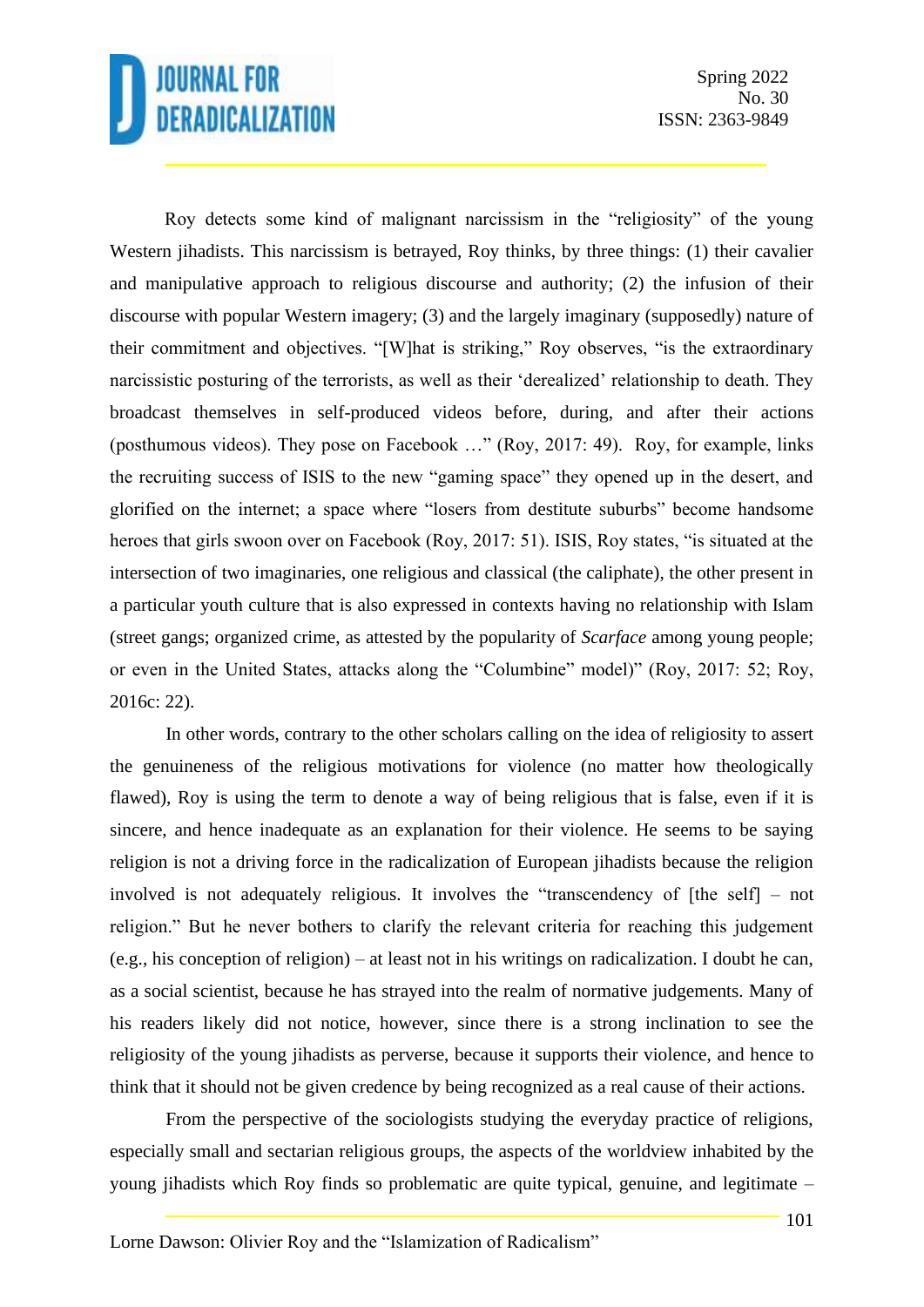especially since the jihadist are willing to sacrifice their lives for them (Larsen and Jensen, 2021). The blending of the official and the popular, the traditional and the new, in people's religious beliefs and imagery, is more the norm than the exception in the expression of religion, especially in times of social stress and change. In the late modern world, moreover, this style of religiosity has become so common that many sociologists of religion use the term "postmodern" to describe a way of being religious in which religious beliefs and practices have become free-floating cultural resources unmoored from the strictures of tradition (Bellah et al., 1985; Beckford, 1996; Dawson, 1998; Heelas, 1998). This kind of religiosity is more individualistic than communal in its focus, in contrast with the past, but this has little to do with gauging its legitimacy or force, from a social scientific perspective.

Roy's perspective seems to have been influenced by the apocalyptic nature of the brand of jihadism practiced by ISIS (McCants, 2015), which Roy simplistically equates with nihilism. The jihadists engaged in *hijrah* to live, they say, in a true Islamic society, but Roy asserts, they "don't go to the Middle East to live, but to die" (Roy, 2017: 53; Roy, 2016c: 23).

That is the paradox: These young radicals are not utopians, they are nihilists because they are millennialists. The "new dawn" will never be equal to their "day of glory." It is the "no-future" generation.

They welcome death, he says, because it erases their lives of sin, which also explains why they are so slack in their religious observances. They are not really interested in building a better world, of contributing patiently to the development of an Islamic society, because the end of everything is imminent, and all will be forgiven, even mass murder, in the mysticism of their sacrifice for Allah's grand plan (Roy, 2017: 53-55; Roy, 2016c: 23). "They kill," Roy declares, "because the apocalypse will wipe out everything man has created anyway", and "because the apocalypse transforms their individual trajectory into the destiny of a group" (Roy, 2017: 56).

Little in the way of evidence is provided for this interpretation of the motives of the young jihadists, beyond the frightful actions of the Islamic State. There is no analysis of data on the thoughts and feelings of those who have traversed the path to extremism. The motives of all are sweepingly determined, post hoc, by the horrific and hard to understand actions of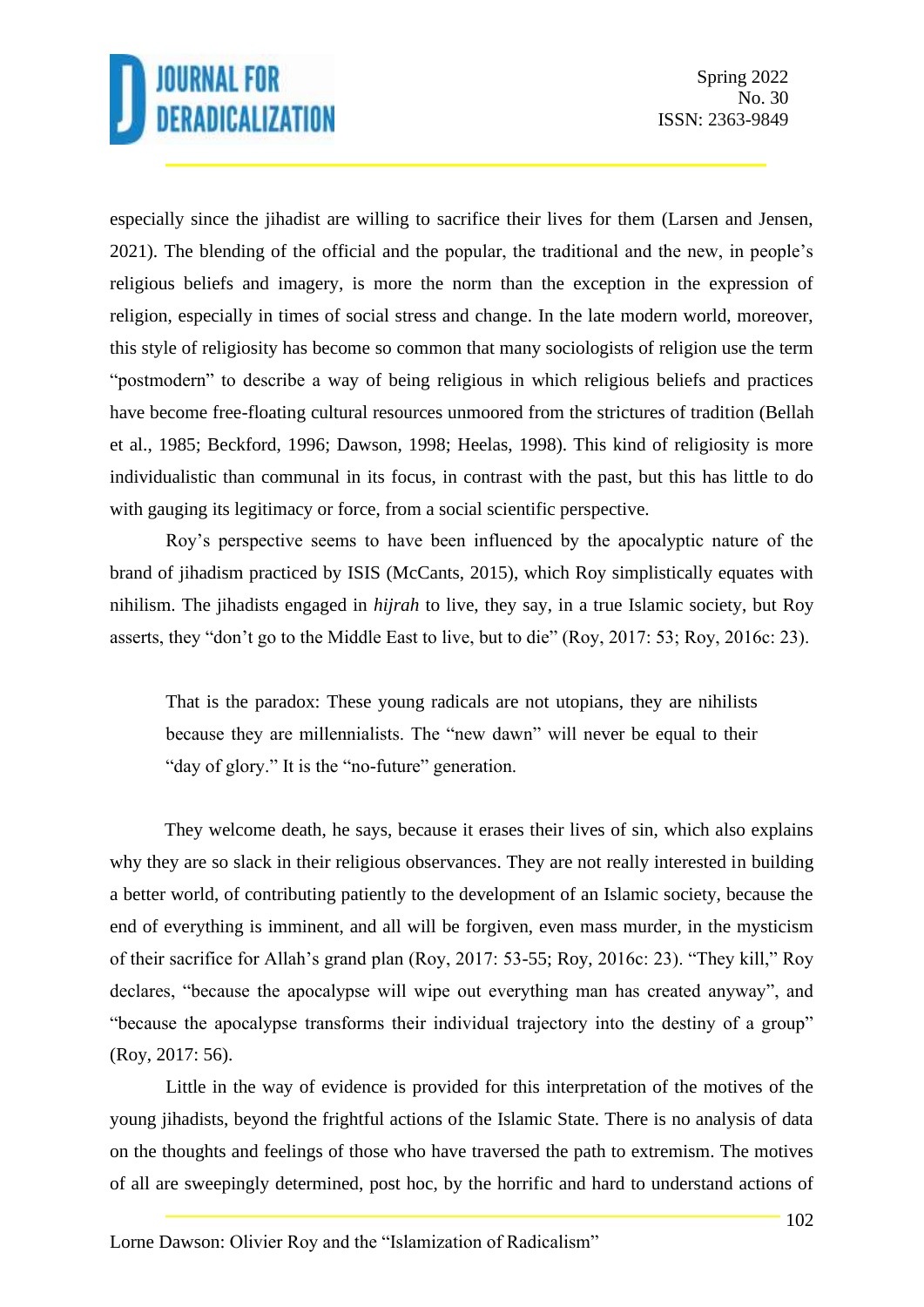those wrapped up in the frenzy of conquest and repression. There is no defending these actions, but they are the product of a complex set of conditions in a time long after the initial radicalization.

The scholarship on millennialism learned long ago to offset focusing on the carnage associated with the apocalypse with a strong recognition of the hope for redemption driving it. Some followers of apocalyptic movements may be drawn by a morbid interest in destruction of the world as we know it, but millennialist systems of belief have been perpetuated more by the promise of a new day, when, as Jesus states, "the last will be first, and the first will be last" (Matthew 20:16). It is the new Zion beckoning that matters most (as also demonstrated by the research on the reaction of groups to the failure of prophecies; see Stone, 2000; Dawson, 2011). In this and other ways, Roy's brief analysis (Roy, 2017: 53-56) does little justice to the extensive scholarship on millennialism (e.g., McGinn et al., 2003; Hall, 2009; Wessinger, 2011).

For Roy, though, the real issue runs deeper. Without more proof than cursory "horizontal" references to school shooters, Timothy McVeigh, Anders Breivik, the Ordre du Temple Solaire, and the Peoples Temple, he posits that the mass and often suicidal terror of ISIS and European jihadists is a manifestation of "generational nihilism" (2017: 71-74). What distinguishes this new crop of radicals "is their hatred of existing societies, whether Western or even Muslim. This hatred is embodied in the pursuit of their own death when committing mass murder. They kill themselves along with the world they reject" (Roy, 2017: 71). This is why the apocalyptic ideology of ISIS appeals to them.

Some may find this convincing (e.g., Mezzetti, 2017), others are likely to remain skeptical. Overall, while it is plausible to describe some of the actions as "nihilistic," one can question the explanatory value of identifying "nihilism" as the primary motive for jihadist radicalization. It involves adding another emotionally charged term to the explanatory repertoire of a field plagued by implicit normative assumptions.

As Meeren ter Borg (1988, 1990) argues, tracing the intellectual history of use of the term, outside of certain metaphysical debates, "nihilism" is primarily used as a label to discredit points of view the user finds disturbing or threatening. "The use of the concept of nihilism," Borg aptly says (1990: 111), "has a nihilating function." It is a term of condemnation used to stifle understanding the nature and appeal of disturbing ideas to others.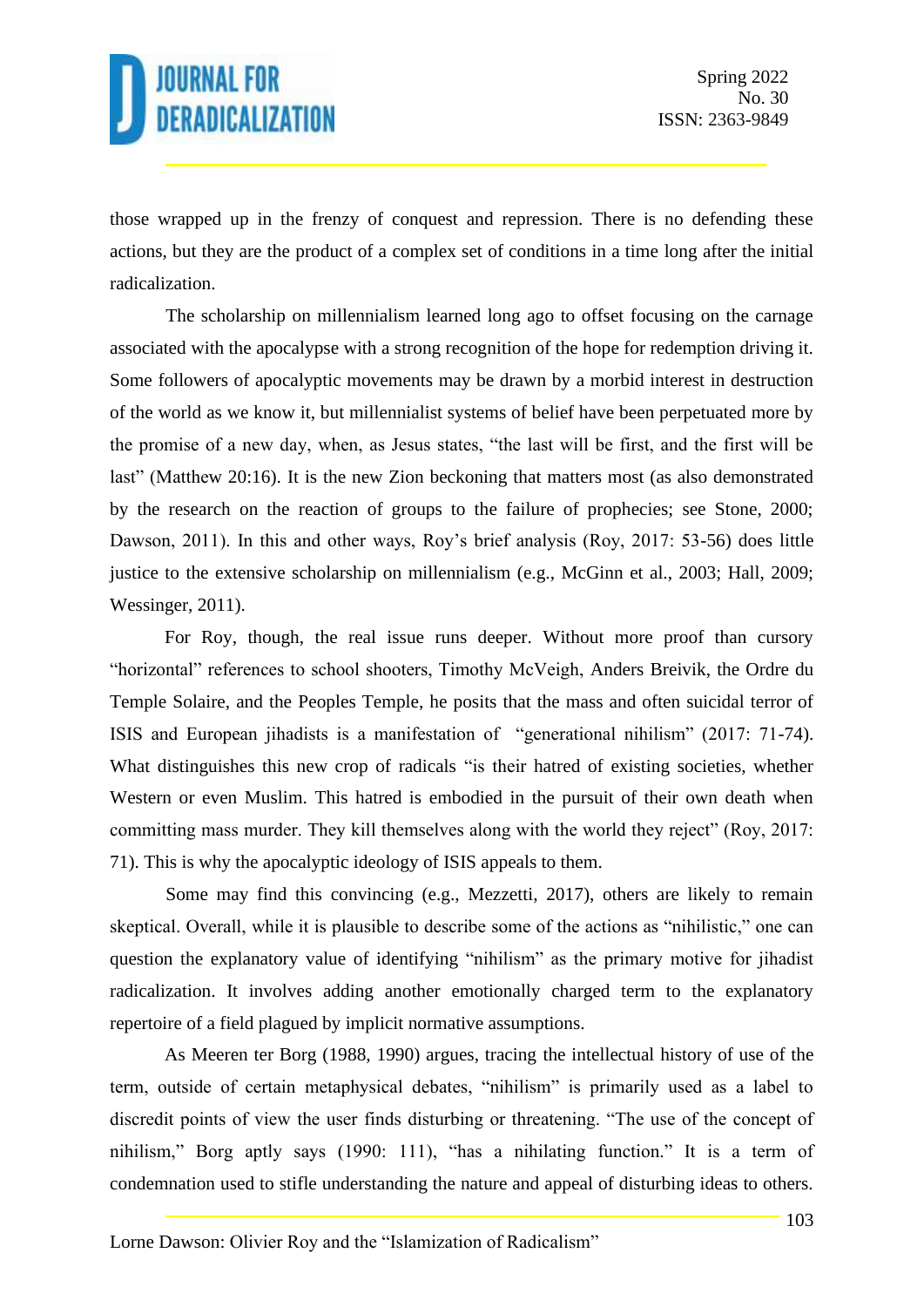In fact, it involves denying that the opposed point of view is founded on any real values, other than the urge to destroy. As such, the term is designed to neutralize the critique embodied in the actions and claims of opponents, more than understand them. Its use is political and not social scientific (see, e.g., the debate between Borg, 1988 and 1990, and Ungar, 1990, and Woolfolk, 1990).

### **Concluding Remarks**

The contrast of the "Islamization of radicalism" and the "radicalization of Islam" has served Roy's polemical purposes well. It shifted attention away from a preoccupation with exclusively ideological/religious explanations of radicalization. But the rhetoric obscures as much as it reveals. It tends to support an interpretive approach that sees the contribution of ideology and social processes to radicalization in overly dichotomous terms (Holbrook and Horgan, 2019; Leader Maynard 2014; Leader Maynard, 2019; Dawson, 2021b). In seeking to minimize the role of religion in the motivation for jihadist radicalization Roy produced a convoluted analysis that is poorly understood by many calling on the phrase the "Islamization of radicalism."

In summary, Roy offers, in effect, three options as alternative explanatory considerations: (1) the identity confusion of some members of the second generation of Muslim immigrants (at least in Europe); (2) the influence of the contemporary aesthetic of violence on youth; and (3) the grip of nihilism on these youth. The three explanations dovetail, and they help to explain his repeated references to the "delinquency" of European jihadists, even while noting that many are in fact well-integrated, well-educated, and middle class youth.

Roy's understanding of the identity issues facing many second generation Muslim immigrant youth, especially in Europe, warrant serious consideration in addressing the challenge of radicalization. It provides one of the most plausible explanations for why a segment of this population would find refuge in the Salafi-jihadist worldview; an explanation, moreover, that is compatible with accepting the religious rationales proffered by these extremists (or not). It warrants being investigated much more systematically, in relation to other relevant research (e.g., LaFromboise et al., 1993; Halstead, 1994; Stronink, 2007), and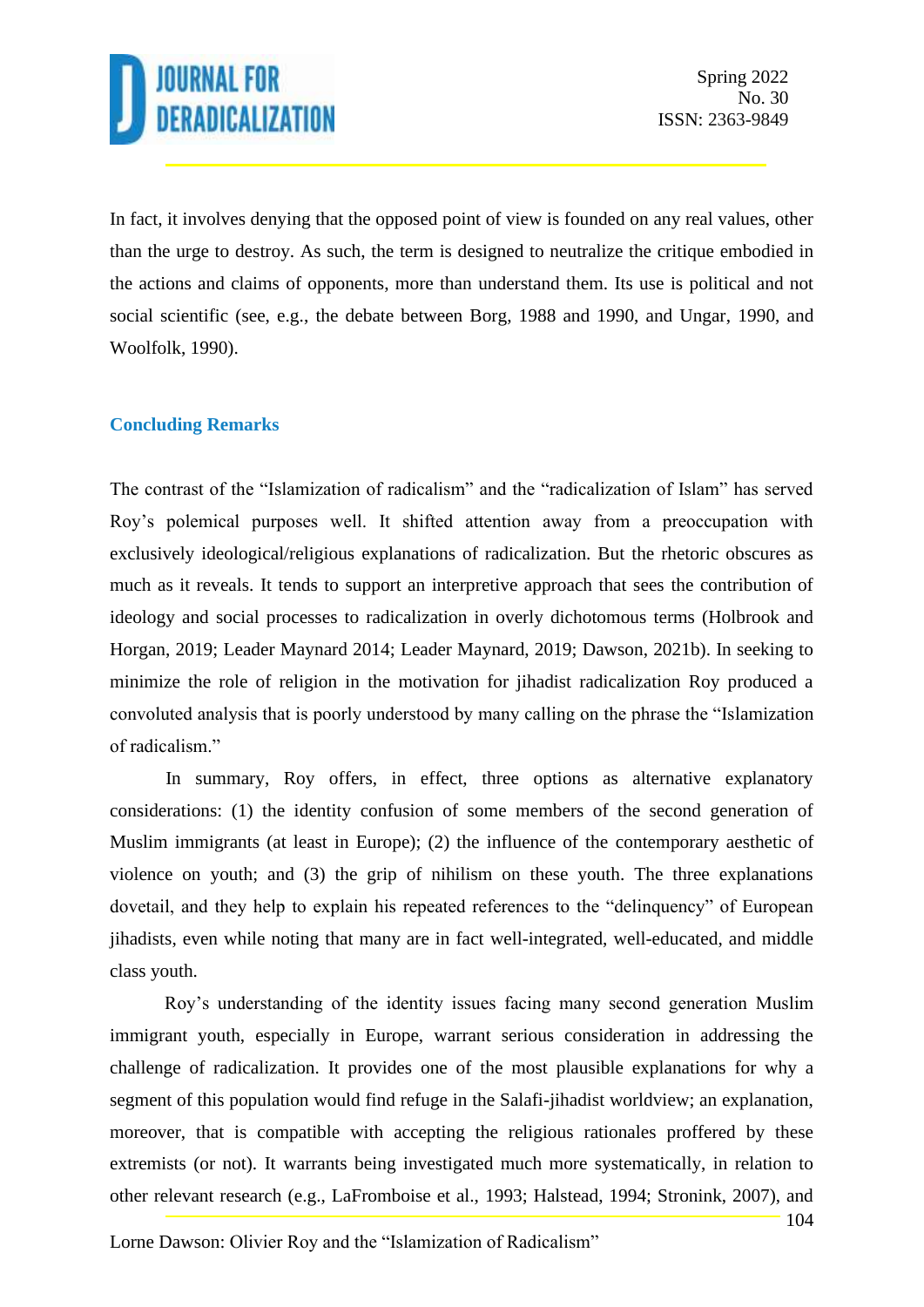through empirical research with former jihadists. There is evidence in hand that some of those who radicalized experienced significant moral confusion as adolescents, vacillating between the push and pull of secular Western and traditional Muslim values and norms (e.g., Speckhard and Shaikh, 2014; Marone, 2016; McDonald, 2018; Thomson, 2018).

In this regard, more systematic attention should also be given, as Roy proposes, to identifying and understanding how a contemporary youth aesthetic of violence has played a role in encouraging the radicalism displayed by Western jihadists, especially those drawn to the hyper-real heroism and violence of ISIS (e.g., Mezzetti, 2017; Conti, 2017). Kevin McDonald (2018) has explored this possibility more empirically, analysing relevant aspects of the online activity of dozens of British Muslim youth undergoing radicalization.

The greatest weakness of Roy's theory, however, is the gap between his ideas and available data. The explanations offered are speculative and remain insufficiently specific. In this regard Roy makes an extraordinary claim in an essay on the motivations for jihadism (Roy, 2016c: 15):

We have a major data source: a list, with biographies, of terrorists active in the West. Practically all the perpetrators of attacks planned or carried out in Europe and the United States have been identified by the police and their lives have been more or less fully described by journalists. For good reasons or bad, journalists have easy access to judicial and police sources, and do not hesitate to publish them. From a methodological point of view, there is no need for lengthy field investigations in order to understand the trajectory of these terrorists' lives. We have the material and the profiles.

Many would disagree, especially those actively developing open source databases on Western jihadist terrorists (e.g., Harris-Hogan, Dawson, and Amarasingam, 2020; Harris-Hogan, Amarasingam, and Dawson, 2022). It is extremely difficult to secure sufficient and reliable data from such sources. There are noteworthy gaps in the information available for even basic demographic factors, such as levels of education, employment, and travel history, let alone what the terrorists have read or were talking about. Media sources often reflect the typical biases of the broader population, and certain facts are more likely to be reported or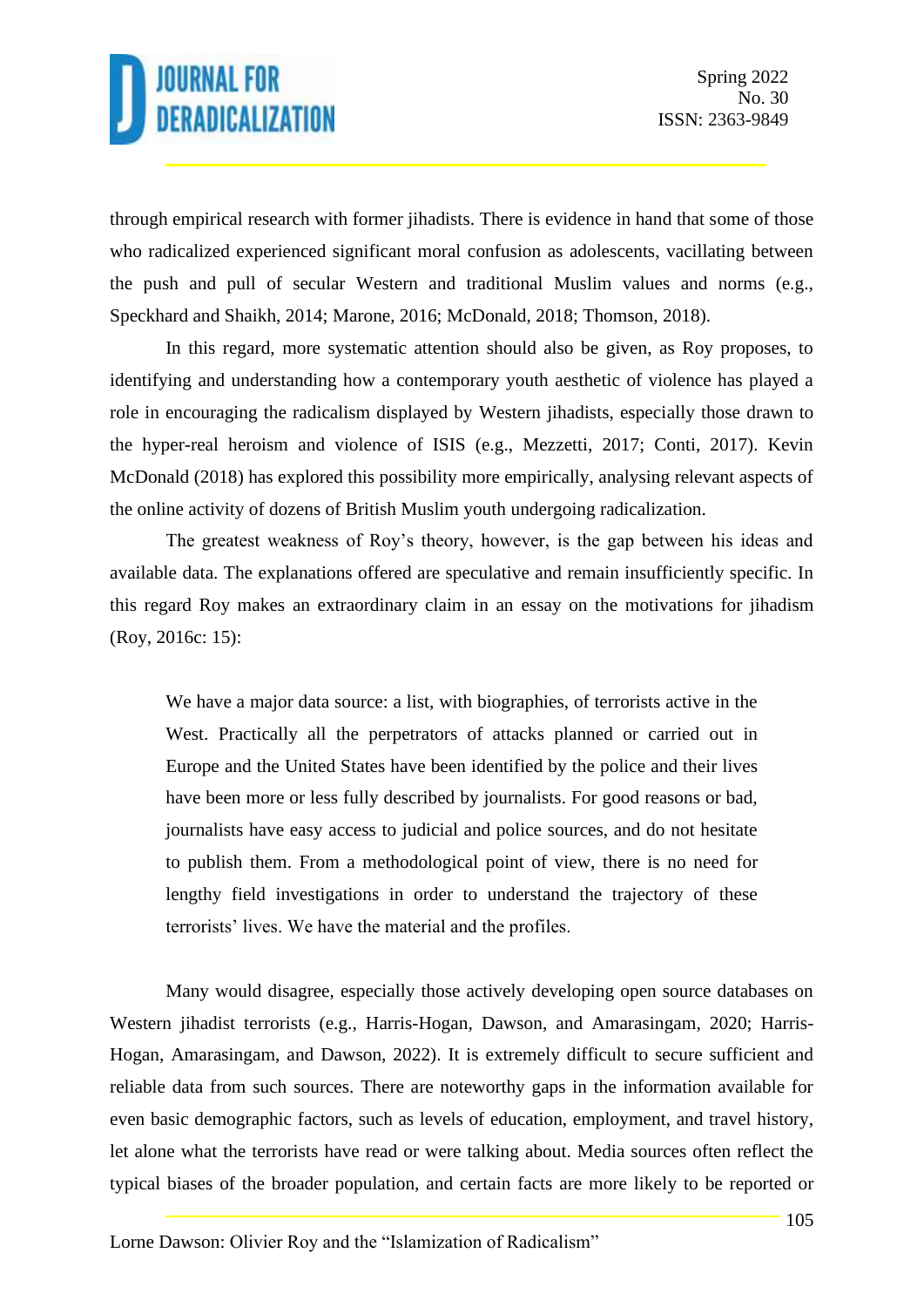neglected than others. A comparative analysis of empirical studies of Western jihadist travellers to Syria and Iraq revealed, for example, many significant gaps in the data available (Dawson, 2021c). In fact, we need more and better investigative field studies to grasp the variables influencing the radicalization of different persons in different situations. The radicalization of most Western jihadists probably falls somewhere between the extremes of the Islamization of radicalism and the radicalization of Islam. Both non-religious and religious motivations are involved, and we need to understand their interactions more fully and precisely.<sup>4</sup>

In the end, there is no aspect of Roy's analysis of the radicalization of Western jihadists that is incompatible with religiosity playing a significant role in the process: not their second generation identity struggles, their lack of political activism, their prior delinquency, the quickness of their conversions to Salafism, the imaginary nature of their worldview, their lack of religious knowledge and/or piety, the unorthodox nature of their beliefs, their involvement in a contemporary aesthetic of violence, or even their supposed narcissism and nihilism. All of these things are compatible with religiosity, as practiced in everyday ways. Handled with more circumspection, each of these considerations, studied separately and in combination, may tell us something about the relevance and nature of the role of religiosity in influencing the actions of specific individuals. Those designing and offering P/CVE programs need to take this duly into consideration and avoid marginalizing the role of religiosity in the turn to extremism on any of these grounds, or because prior preventive efforts have counter productively focused too exclusively on a naïve conception of the role of ideology in

<sup>&</sup>lt;sup>4</sup> I am aware that one of the other significant French scholars discussing jihadist radicalization, Farhad Khosrokhavar, has said something similar in his recent work. In *Le nouveau jihad en Occident* (2018: 9-10), for example, he writes: "*Radicalization of Islam or Islamization of Radicality?* Depending on the country, the neighborhood or the group of jihadists, the one or the other option may prevail and, often, the Islamization of radicalism exists before giving way to the radicalization of Islam. In France, the Islamization of radicality is much more frequent, especially among young people from the 'banlieues'. The opposite is true in other countries like England, Holland, Norway, or Denmark and Canada, where the community structure is better preserved, and the radicalization of Islam is even more recurrent than the Islamization of radicality" (cited in Willaime, 2020: 44). This may be true, but it would require much more explanation than can be undertaken here, and it is noteworthy that many terrorism researchers in the very countries Khosrokhavar mentions have advanced positions more convergent with the Islamization of radicalism perspective than the radicalization of Islam one. This is true of much of Khosrokhavar's earlier work as well (e.g., Khosrokhavar, 2015). Roy's position is in many respects – sometimes implicitly – the more dominant one across Europe and for many in the U.K. as well (see Dawson 2021d). In another context it would be interesting to pursue this geographically differentiated view, but here I am proposing that these two interpretive options should be treated more generically as the poles of a continuum that probably should be fruitfully applied to all instances of jihadist radicalization.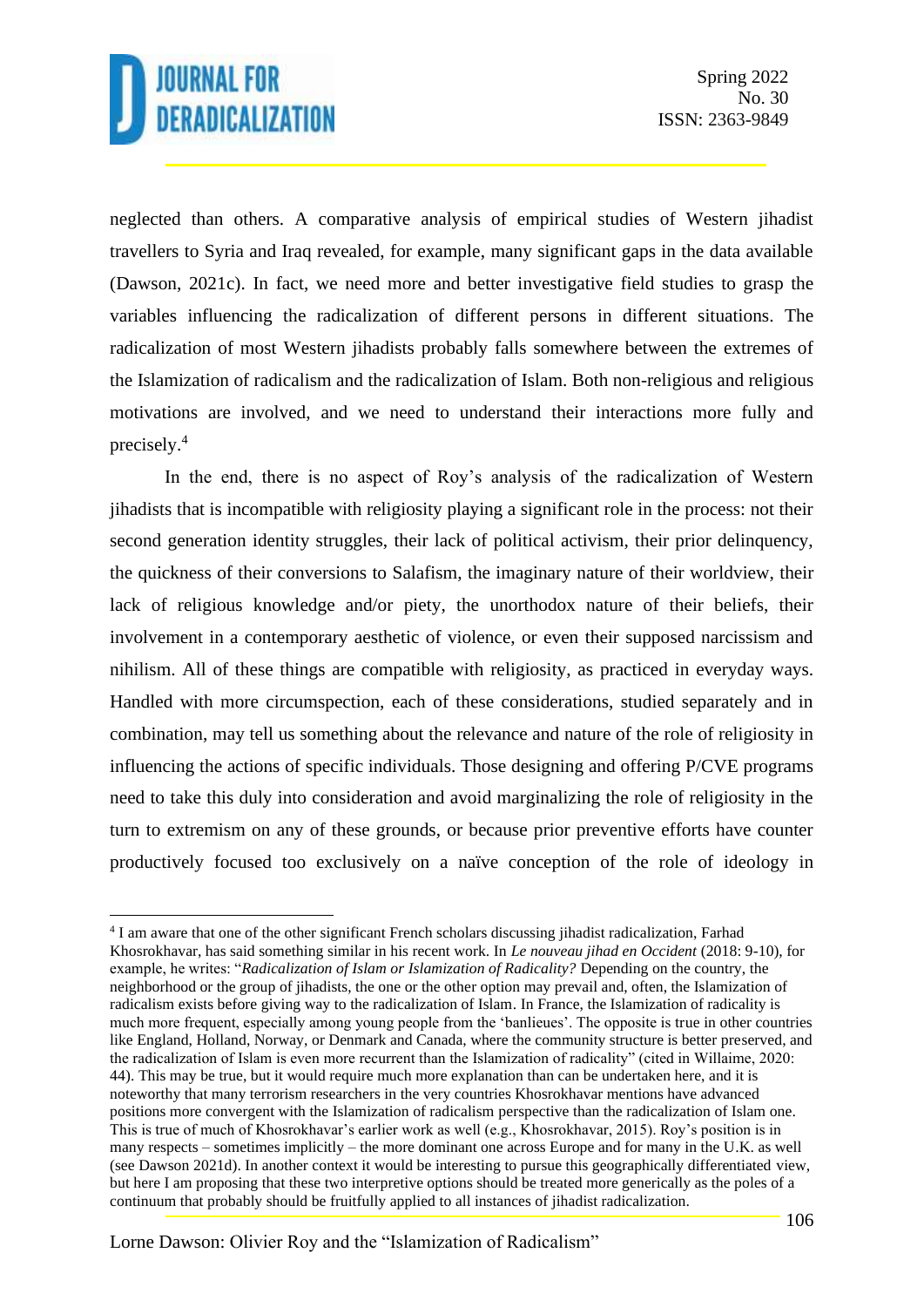

radicalization (on both counts, e.g., see Koehler, 2017). To this end, however, we need to acquire a lot more information about the lives, reasoning, and feelings of those turning to violence. We need to further invest in understanding the complex realities of radicalization, and those working to "de-radicalize" individuals can make an important empirical contribution to this effort. They can benefit from some of Roy's astute observations, but must resist turning his speculations into interpretive blinders.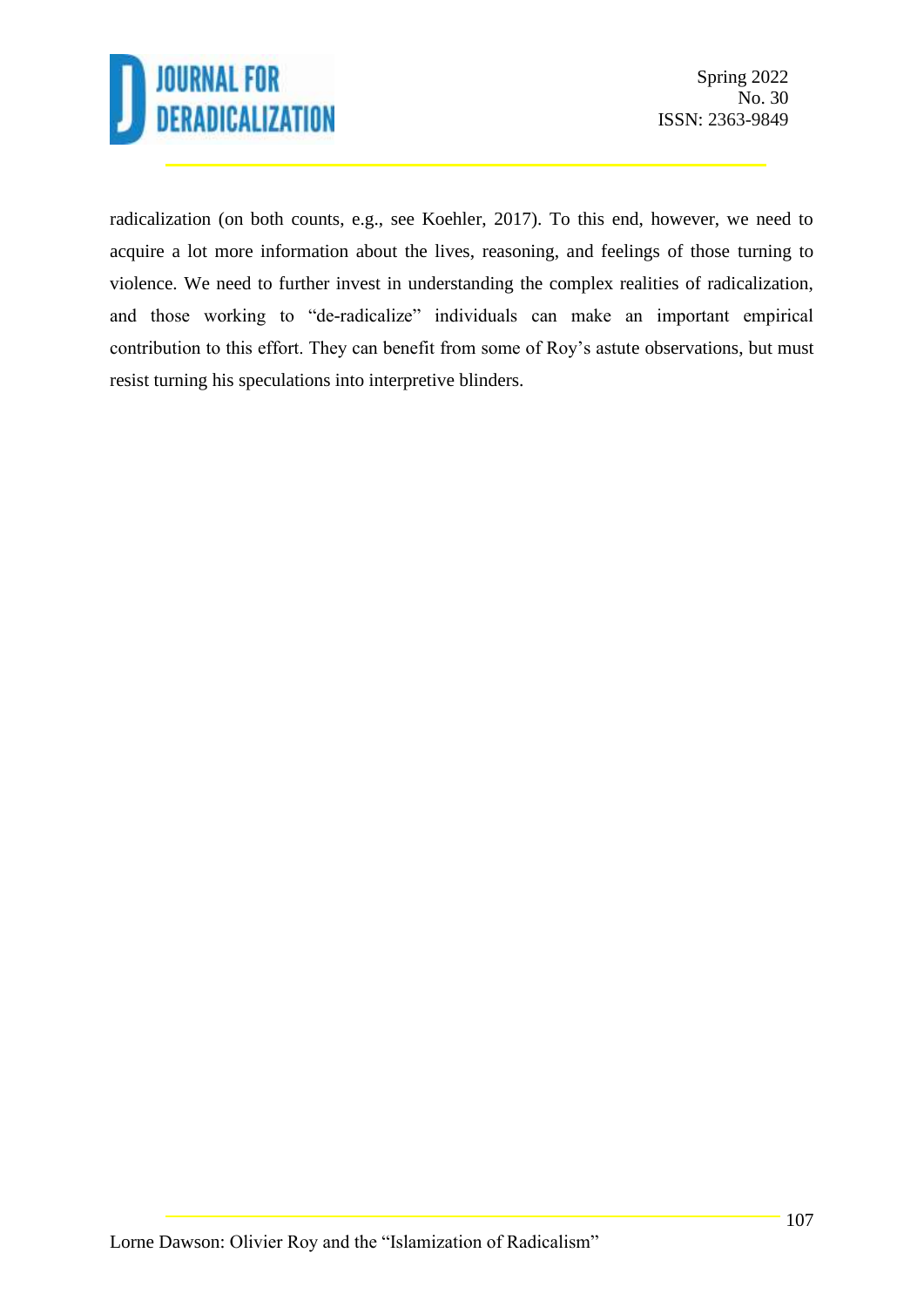

Spring 2022 No. 30 ISSN: 2363-9849

#### **References**

Aly, A. and J-L. Striegher (2012). Examining the Role of Religion in Radicalization to Violent Islamist Extremism, *Studies in Conflict and Terrorism* 35(12): 849-862.

Amarasingam, A. and L. L. Dawson (2018). "'I Left to be Closer to Allah' – Learning about Foreign Fighters from Family and Friends." Institute of Strategic Dialogue, [http://www.isdglobal.org/wp-content/uploads/2018/05/Families\\_Report.pdf](http://www.isdglobal.org/wp-content/uploads/2018/05/Families_Report.pdf)

Ammerman, N. T., ed. (2007). *Everyday Religion: Observing Modern Religious Lives*. New York: Oxford University Press.

Anisef. P. and K. M. Kilbride, eds. (2003). *Managing Two Worlds: The Experience and Concerns of Immigrant Youth in Ontario*. Toronto: Canadian Scholars' Press.

Bale, J. M. (2013). Denying the Link between Islamist Ideology and Jihadist Terrorism: "Political Correctness" and the Understanding of Counterterrorism, *Perspectives on Terrorism* 7(5): 5-46.

Batrawy, A., P. Dodds, and L. Hinnant (2016). Leaked ISIS documents reveal recruits have poor grasp of Islamic faith, *The Independent* (16 August),

Beckford, J. A. (1996). Postmodernity, High Modernity and New Modernity: Three Concepts in Search of Religion, in K. Flanagan and P. C. Jupp, eds. *Postmodernity, Sociology and Religion*. New York: St. Marin's Press, pp. 30-47.

Beckford, J. A. (2004). 'Laïcité,' 'Dystopia,' and the Reaction of New Religious Movements in France, in J.T. Richardson, ed., *Regulating Religion: Case Studies from around the Globe.*  Boston: Springer, pp. 27-40.

Bellah, R., R. Madsen, W. M. Sullivan, A. Swidler, S. M. Tipton (1985). *Habits of the Heart: Individualism and Commitment in American Life*. Berkeley, CA: University of Californian Press.

Borg, M. B. ter (1988). The Problem of Nihilism: A Sociological Approach, *Sociological Analysis* 49(1): 1-16.

Borg, M. B. ter (1990). Nihilism Reconsidered, *Sociological Analysis* 51(1), 109-112.

Burgat, F. (2020). *Understanding Political Islam*. Translated by Thomas Hill (French original 2016), Manchester: Manchester University Press.

Choi, D. (2016). Leaked ISIS documents: The majority of recruits knew nothing about Islam, *Business Insider* (15 August), businessinsider.com/isis-recruits-don't-know-islam-2016-08.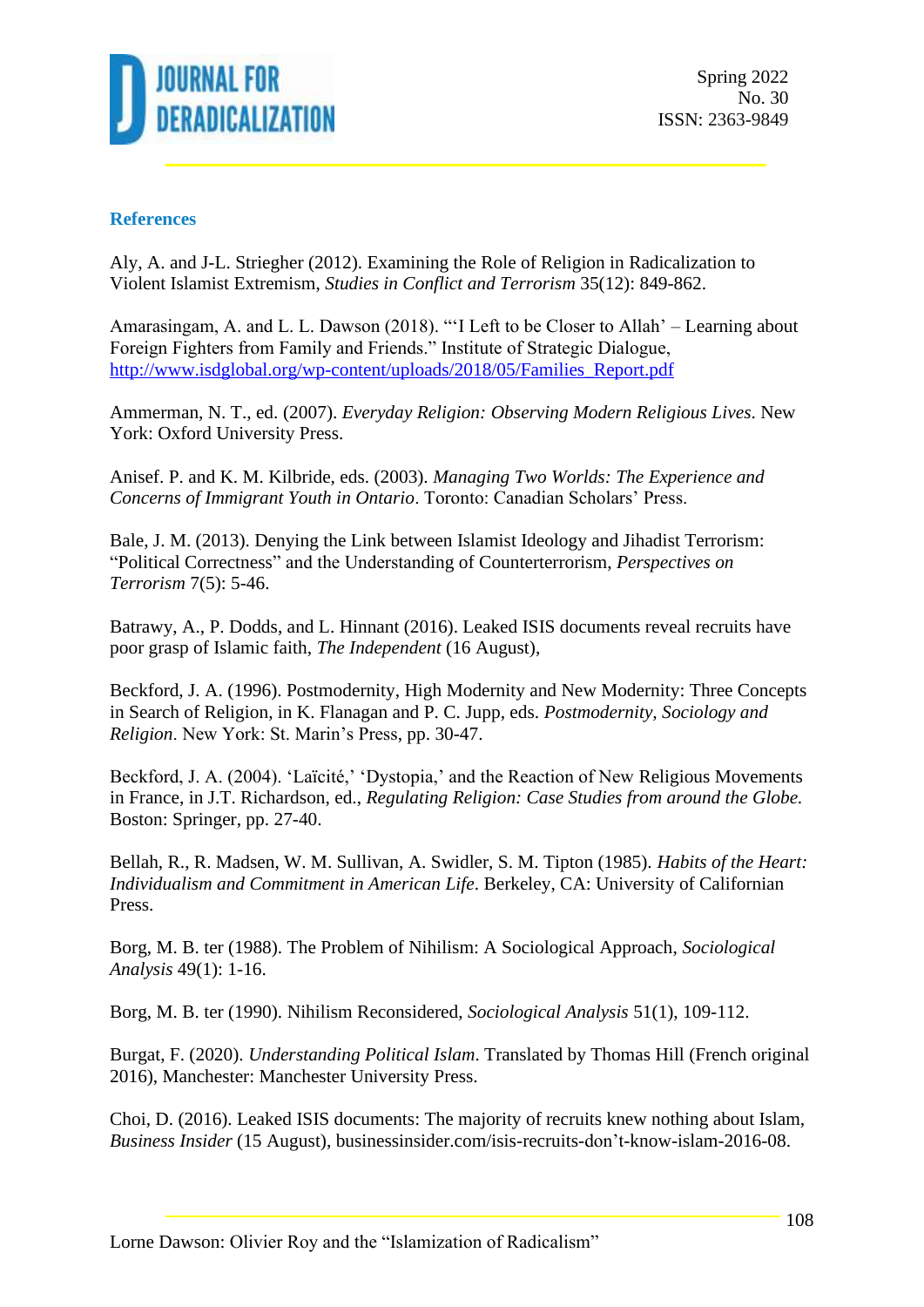

Cole, J. (2019). Politics, Theology and Religion in Jihadist Violence, *Middle East Quarterly* (Winter),<https://www.meforum.org/7265/politics-theology-and-religion-in-jihadist>

Conti, U. (2017). Between Rap and Jihad: Spectacular Subcultures, Terrorism and Visuality, *Contemporary Social Science* 12(3-4): 272-284.

Coolsaet, R. (2016). Facing the Fourth Foreign Fighter Wave: What Drives Europeans to Syria, and to Islamic State? Insights from the Belgian Case, Brussels: Egmont – The Royal Institute for International Relations, [http://www.egmontinstitute.be/facing-the-fourth-foreign](http://www.egmontinstitute.be/facing-the-fourth-foreign-fighters-wave/)[fighters-wave/.](http://www.egmontinstitute.be/facing-the-fourth-foreign-fighters-wave/)

Croft, S. (2012). Constructing Ontological Insecurity: The Insecuritization of Britain's Muslims, *Contemporary Security Policy* 33(2): 219-235.

Crone, M. (2016). Radicalization Revisited: Violence, Politics and the Skills of the Body, *International Affairs* 92: 587-604.

Dalgaard-Nielsen, A. (2010). Violent Radicalization in Europe: What We Know and What We Do Not Know, *Studies in Conflict & Terrorism* 33: 797-814.

Dawson, L. L. (1998). Anti-modernism, Modernism, and Postmodernism: Struggling with the Cultural Significance of New Religious Movements, *Sociology of Religion* 59(2): 131-156.

Dawson, L. L. (2011). Prophetic Failure and Millennial Movements" in C. Wessinger, ed., *Oxford Handbook of Millennialism*. New York: Oxford University Press, pp. 150-170.

Dawson, L. L. (2017a). Sketch of a Social Ecology Model for Explaining Homegrown Terrorist Radicalisation, The Hague: The International Centre for Counter-Terrorism, [https://icct.nl/publication/sketch-of-a-social-ecology-model-for-explaining-homegrown](https://icct.nl/publication/sketch-of-a-social-ecology-model-for-explaining-homegrown-terrorist-radicalisation/)[terrorist-radicalisation/](https://icct.nl/publication/sketch-of-a-social-ecology-model-for-explaining-homegrown-terrorist-radicalisation/)

Dawson, L. L. (2017b). Discounting Religion in the Explanation of Homegrown Terrorism: A Critique, in J. R. Lewis, ed., *Cambridge Companion to Religion and Terrorism*, Cambridge: Cambridge University Press, pp. 32-45.

Dawson, L. L. (2018). Challenging the Curious Erasure of Religion from the Study of Religious Terrorism, *Numen* 65(2-3): 141-164.

Dawson, L. L. (2021a). Bringing Religiosity Back In: Critical Reflection on the Explanation of Western Homegrown Religious Terrorism – Part I, *Perspectives on Terrorism* 15(1): 2-16.

Dawson, L. L. (2021b). Bringing Religiosity Back In: Critical Reflection on the Explanation of Western Homegrown Religious Terrorism – Part II, *Perspectives on Terrorism* 15(2), 2-22.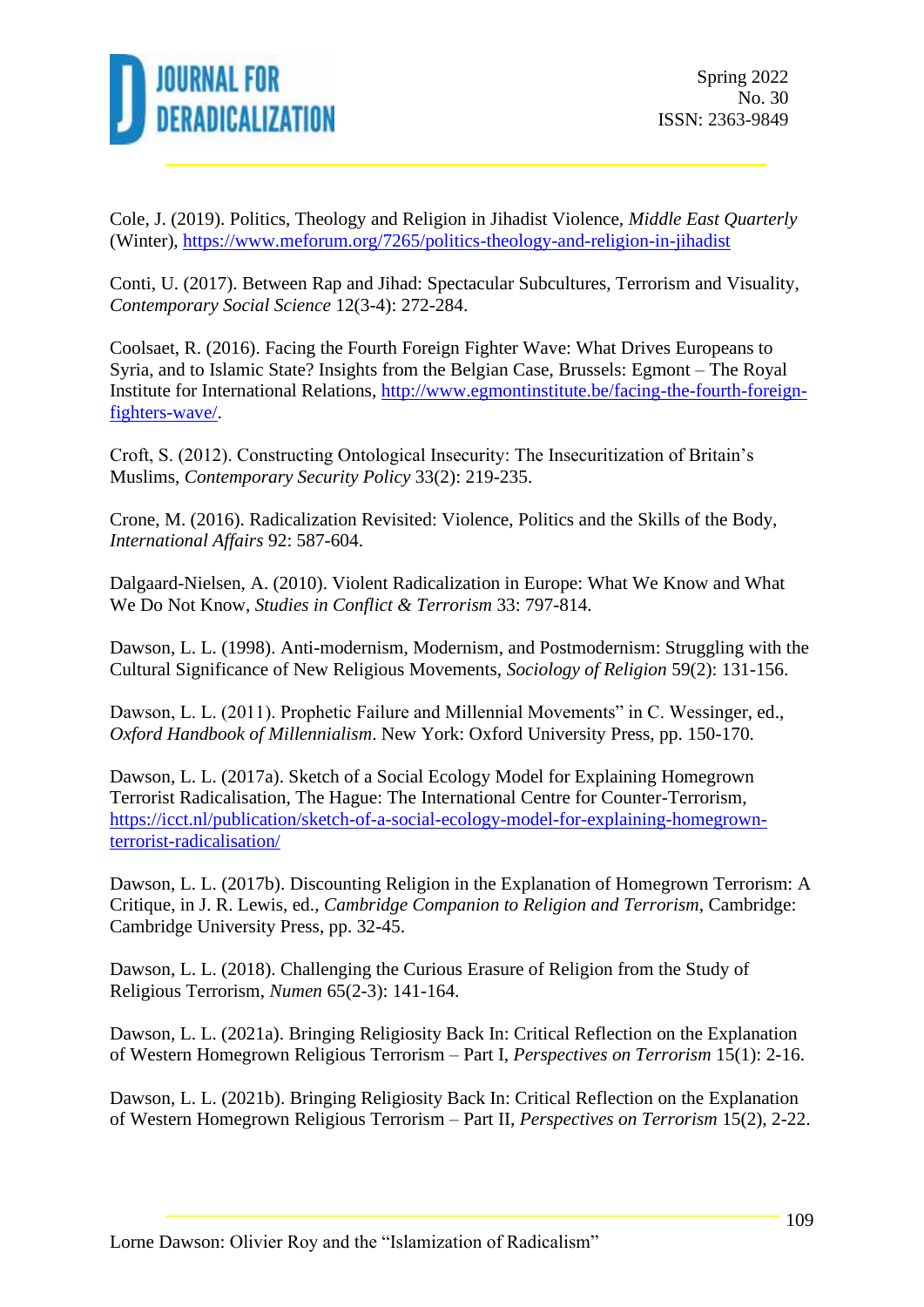

Dawson, L. L. (2021c). A Comparative Analysis of Data on Western Foreign Fighters in Syria and Iraq: Who Went and Why? The Hague: International Centre for Counter-Terrorism, <https://icct.nl/app/uploads/2021/02/Dawson-Comparative-Analysis-FINAL-1.pdf>

Dawson, L. L. (2022). The Social Ecology Model of Homegrown Jihadist Radicalisation, in A. N. Awan and J. R. Lewis, eds., *Radicalisation in Comparative Perspective*. London & New York: Hurst & Oxford University Press, (forthcoming, Sept. 2022).

Dawson L. L. and A. Amarasignam (2017). Talking to Foreign Fighters: Insights into the Motivations for Hijrah to Syria and Iraq, *Studies in Conflict and* Terrorism 40(3):191-210.

De Graaf, B. and K. van den Bos (2021). Religious Radicalization: Social Appraisals and Finding Redemption in Extreme Beliefs, *Current Opinions in Psychology* 40: 56-60.

Della Porta, D. (1992). On Individual Motivations in Underground Political Organizations, in Social Movements and Violence: Participation in Underground Organizations, *International Social Movement Research* 4: 29-42.

Hafez, M. and C. Mullins (2015). The Radicalization Puzzle: A Theoretical Synthesis of Empirical Approaches to Homegrown Extremism," *Studies in Conflict and Terrorism* 38: 958-975.

Hall, D. D. (1997). *Lived Religion in America: Toward a History of Practice*. Princeton, NJ: Princeton University Press.

Hall, J. R. (2009). *Apocalypse: From Antiquity to the Empire of Modernity*. Cambridge: Polity Press.

Halstead, M. (1994). Between Two Cultures? Muslim Children in a Western Liberal Society. *Children and Society* 8(4): 312-326.

Harris-Hogan, S. and K. Barralle (2020). Young Blood: Understanding the Emergence of a New Cohort of Australian Jihadists, *Terrorism and Political Violence* 32(7): 1391-1412.

Harris-Hogan, S., L. L. Dawson, and A. Amarasingam (2020), A Comparative Analysis of the Nature and Evolution of the Domestic Jihadist Threat to Australia and Canada (2000-2020). *Perspectives on Terrorism* 14(5): 77-102.

Harris-Hogan, S., A. Amarasingam, and L. L. Dawson (2022), A Comparative Analysis of Australian and Canadian Foreign Fighters Traveling to Syria and Iraq, *Studies in Conflict and Terrorism*, first version published online 17 Jan.: 1-31, https://www.tandfonline.com/doi/full/10.1080/1057610X.2021.2024943?casa\_token=TUiyN OI9mGgAAAAA%3AilBqWH5yGU-afdjsi6C7BHR50ViIG3Rp2t-2oavupNQSlsWeatdLTyB9H2nxCrrSFmqTT4aqb5tG

Heelas, P. (1998). *Religion, Modernity and Postmodernity*. Oxford: Blackwell.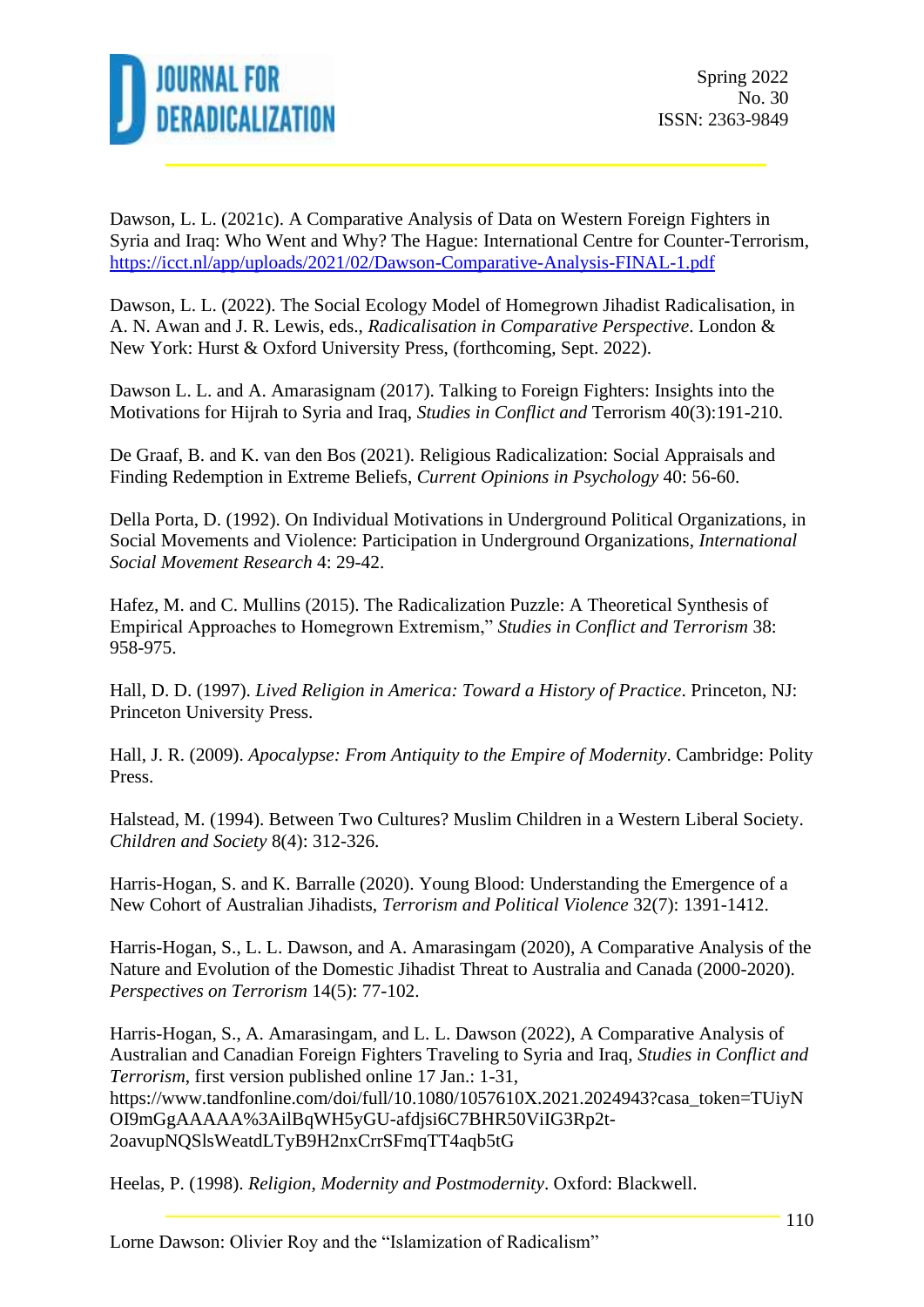

Holbrook, D. (2021). The Terrorism Information Environment: Analysing Terrorists' Selection of Ideological and Facilitative Media, *Terrorism and Political Violence* 33(4): 697- 719.

Holbrook D. and J. Horgan (2019). Terrorism and Ideology: Cracking the Nut, *Perspectives on Terrorism* 13(6): 2-15.

Huntington, S. P. (1996). *The Clash of Civilizations and the Remaking of World Order*. New York, NY: Simon and Schuster.

Khosrokhavar, F. (2015). *Radicalization: Why Some People Choose the Path of Violence*. Translated by J. M. Todd. New York: The New Press.

Khosrokhavar, F. (2018). *Le nouveau jihad en Occident*. Paris: Robert Laffront.

Klaussen, J. (2021). *Western Jihadism: A Thirty Year History*. New York: Oxford University Press.

Koehler, D. (2017). *Understanding Deradicalization: Methods, Tools and Programs for Countering Violent Extremism*. London: Routledge.

LaFromboise, T., L. Hardin, K. Coleman and J. Gerton (1993). Psychological Impact of Biculturalism: Evidence and Theory, *Psychological Bulletin* 114(3): 395-412.

Larsen, J. F. (2020). The Role of Religion in Islamist Radicalization Processes, *Critical Studies on Terrorism* 13(3): 396-417.

Larsen, J. F. and S. Q. Jensen (2021). Everyday Religion and Radical Islamism – A Contribution to Theorizing the Role of Religion in Radicalization Studies, *Studies in Conflict and Terrorism*, first online version published on 21 May, <https://www.tandfonline.com/doi/abs/10.1080/1057610X.2021.1929056>

Leader Maynard, J. (2014). Rethinking the Role of Ideology in Mass Atrocities, *Terrorism and Political Violence* 26(5): 821-841.

Leader Maynard, J. (2019). Ideology and Armed Conflict. *Journal of Peace Research* 56(5): 635-649.

Lebovich, A. (2016). How 'religious' are ISIS fighters? The relationship between religious literacy and religious motivation, Rethinking Political Islam series, Brookings Institution (2016), p. 2; URL: [https://www.brookings.edu/wp-content/uploads/2016/07/Andrew-](https://www.brookings.edu/wp-content/uploads/2016/07/Andrew-Lebovich_FINAL-2.pdf)[Lebovich\\_FINAL-2.pdf](https://www.brookings.edu/wp-content/uploads/2016/07/Andrew-Lebovich_FINAL-2.pdf)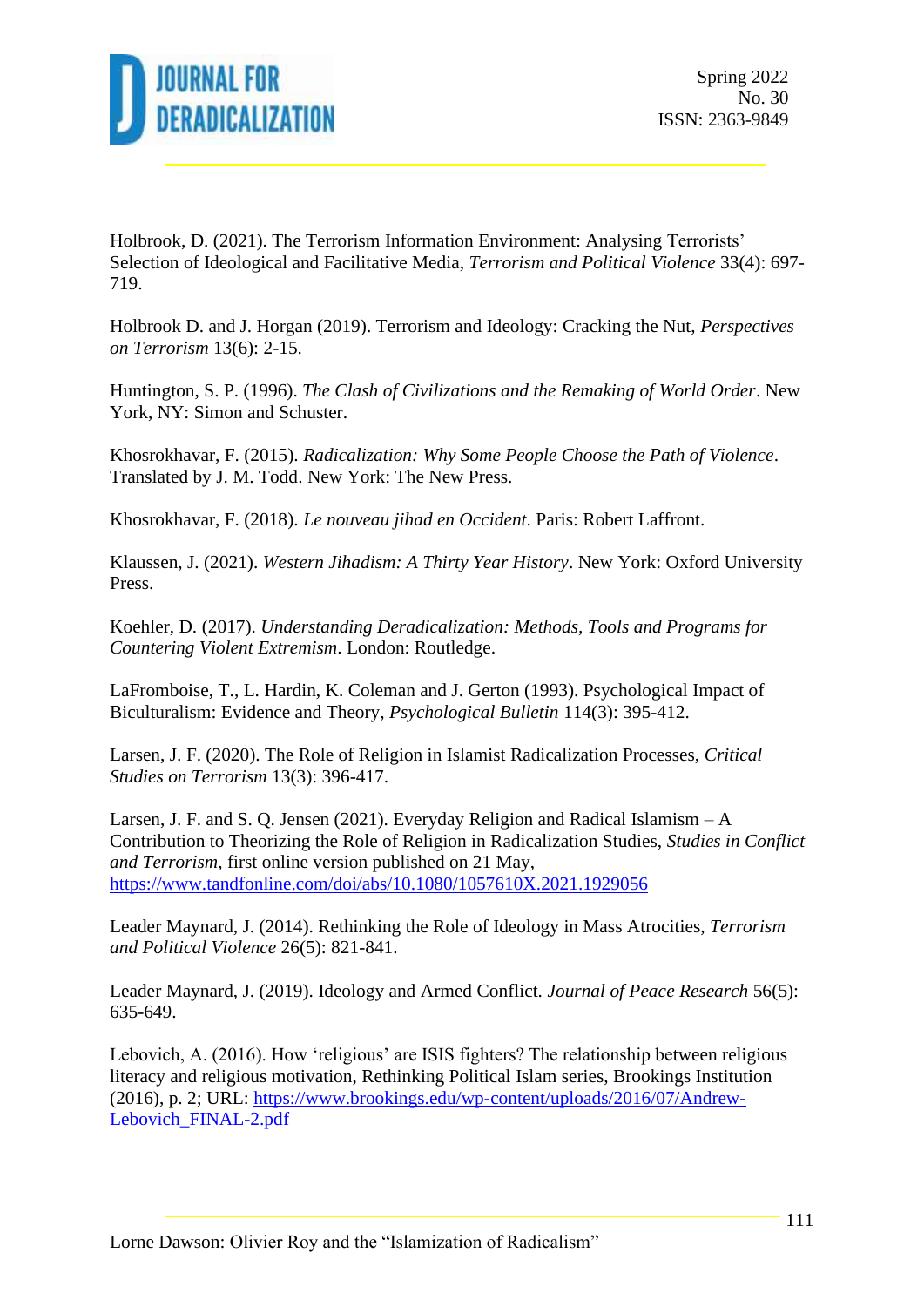

Lévy, E. (2019). Does Jihadist Terrorism Have Religious Foundations? Jihadist Attacks and Academic Controversies in France (2012-2017), *Dilemas-Revista de Estudos de Conflito e Controle Social* 12(2): 217-238.

Lewis, B. (1990). The Roots of Muslim Rage. *The Atlantic Monthly* (Sept.).

Marone, F. (2016). "Italy's Jihadists in the Syrian Civil War," The Hague: The International Centre for Counter-Terrorism, Research Paper (August), [https://icct.nl/publication/italys](https://icct.nl/publication/italys-jihadists-in-the-syrian-civil-war/)[jihadists-in-the-syrian-civil-war/](https://icct.nl/publication/italys-jihadists-in-the-syrian-civil-war/)

McBride, M. K. (2019). Unforced Errors: ISIS, the BAATH Party, and the reconciliation of the Religious and the Secular, *Politics, Religion and Ideology* 20(2): 170-191.

McCants, W. (2015). *The ISIS Apocalypse: The History, Strategy, and Doomsday Vision of the Islamic State*. New York: St. Martin's Press.

McCauley, C. and S. Moskalenko (2011). *Friction: How Radicalization Happens to Them and Us*. New York: Oxford University Press.

McDonald, K. (2018). *Radicalization*. Cambridge: Polity Press.

McGinn, B., J. Collins, and S. J. Stein, eds. (2003). *The Continuum History of Apocalypticism*. New York: Continuum.

McGuire, M. B. (2008). *Lived Religion: Faith and Practice in Everyday Life*. New York: Oxford University Press.

Nanninga, P.G.T. (2018). Review of *Jihad and Death: The Global Appeal of Islamic State*. Olivier Roy. Oxford University Press, 2017. *Journal of Religion and Violence* 6(2): 298-302.

Neumann, P. R. (2016). *Radicalized: New Jihadists and the Threat to the West*. London: I.B. Tauris.

Nossiter, A. (2016). 'That Ignoramus': 2 French Scholars of Radical Islam Turn Bitter Rivals, *The New York Times* (July 12), [https://www.nytimes.com/2016/07/13/world/europe/france](https://www.nytimes.com/2016/07/13/world/europe/france-radical-islam.html)[radical-islam.html](https://www.nytimes.com/2016/07/13/world/europe/france-radical-islam.html)

Mezzetti, G. (2017). Contemporary Jihadism: A Generational Phenomenon, ISMU Foundation, [https://www.ismu.org/wp](https://www.ismu.org/wp-content/uploads/2018/10/Mezzetti_Paper_Jihadism_July2017.pdf)[content/uploads/2018/10/Mezzetti\\_Paper\\_Jihadism\\_July2017.pdf](https://www.ismu.org/wp-content/uploads/2018/10/Mezzetti_Paper_Jihadism_July2017.pdf)

Palmer, S. J. (2011). *The New Heretics of France: Minority Religions, la République, and the Government-Sponsored "War on Sects".* New York: Oxford University Press.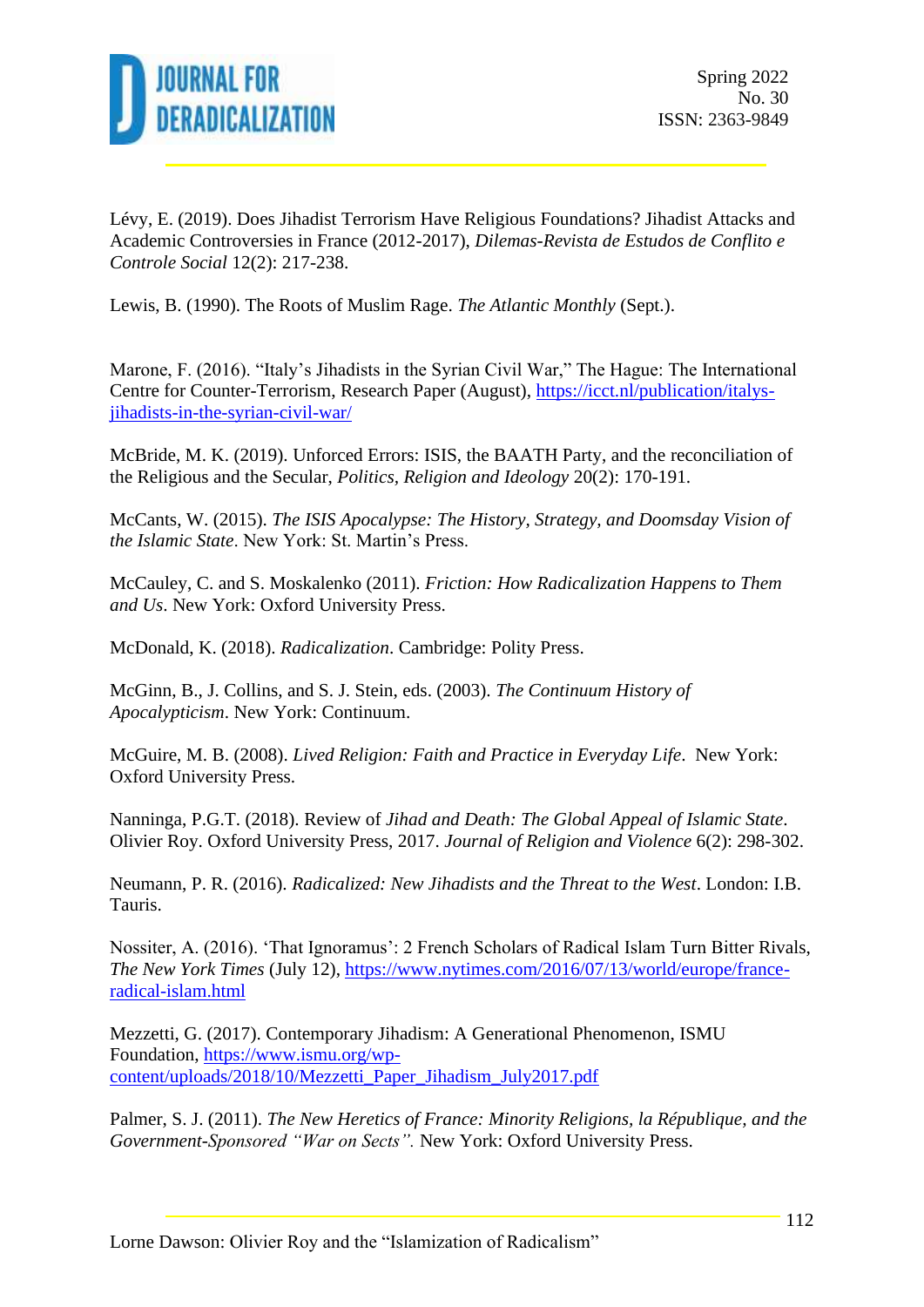

Pape, R. A. (2005). *Dying to Win: The Strategic Logic of Suicide Terrorism*. New York: Random House.

Peace, T. (2016). Who Becomes a Terrorist and Why? *The Washington Post* (May 10), [https://www.washingtonpost.com/news/monkey-cage/wp/2016/05/10/who-becomes-a](https://www.washingtonpost.com/news/monkey-cage/wp/2016/05/10/who-becomes-a-terrorist-and-why/)[terrorist-and-why/](https://www.washingtonpost.com/news/monkey-cage/wp/2016/05/10/who-becomes-a-terrorist-and-why/)

Roy, O. (1994). *The Failure of Political Islam.* Translated by Carol Volk. Cambridge, MA: Harvard University Press.

Roy, O. (2001). Bin Laden: An Apocalyptic Sect Severed from Political Islam, *East European Constitutional Review* 108: 108-114.

Roy, O. (2004). *Globalized Islam: The Search for a New Ummah*. New York: Columbia University Press.

Roy, O. (2006). Terrorism and Deculturation, in L. Richardson, ed., *The Roots of Terrorism*. New York: Routledge, pp. 159-170.

Roy, O. (2008a). Al Qaeda in the West as a Youth movement: The Power of a Narrative. Brussels: Centre for European Policy Studies, Policy Brief No. 168.

Roy, O. (2008b). *The Politics of Chaos in the Middle East*. New York: Columbia University Press, 2008

Roy, O. (2011). Al-Qaeda: A True Global Movement, in R. Coolsaet, ed., *Jihadi Terrorism*  and the Radicalization Challenge, 2<sup>nd</sup> ed. Farnham, Surrey: Ashgate.

Roy, O. (2013). *Holy Ignorance: When Religion and Culture Part Ways*. Translated by Ros Schwartz. London: Hurst.

Roy, O. (2015a). "Le djhadisme est une révolte générationnelle et nihillisté," [Jihadism is a generational and nihilist revolt] *Le Monde*, (24 November).

Roy, O. (2015b). What is the driving force behind jihadist terrorism? A scientific perspective on the causes/circumstances of joining the scene. BKA Autumn Conference, International Terrorism: How can prevention and repression keep pace? 18-19 November, [https://www.bka.de/SharedDocs/Downloads/EN/Publications/AutumnConferences/2015/herb](https://www.bka.de/SharedDocs/Downloads/EN/Publications/AutumnConferences/2015/herbsttagung2015Roy.html) [sttagung2015Roy.html](https://www.bka.de/SharedDocs/Downloads/EN/Publications/AutumnConferences/2015/herbsttagung2015Roy.html)

Roy, O. (2016a). France's Oedipal Islamist Complex, *Foreign Policy* (January 7), (English version of *Le Monde* article referenced above), [https://foreignpolicy.com/2016/01/07frances](https://foreignpolicy.com/2016/01/07frances-oedipal-islamist-complex-charlie-hebdo-islamic-state-isis/)[oedipal-islamist-complex-charlie-hebdo-islamic-state-isis/#](https://foreignpolicy.com/2016/01/07frances-oedipal-islamist-complex-charlie-hebdo-islamic-state-isis/)

Roy, O. (2016b). The Islamization of Radicalism, *Mada Masr*, [www.madamasr.com/en/2016/01/11/opinion/u/the-islamization-of-radicalism/](http://www.madamasr.com/en/2016/01/11/opinion/u/the-islamization-of-radicalism/)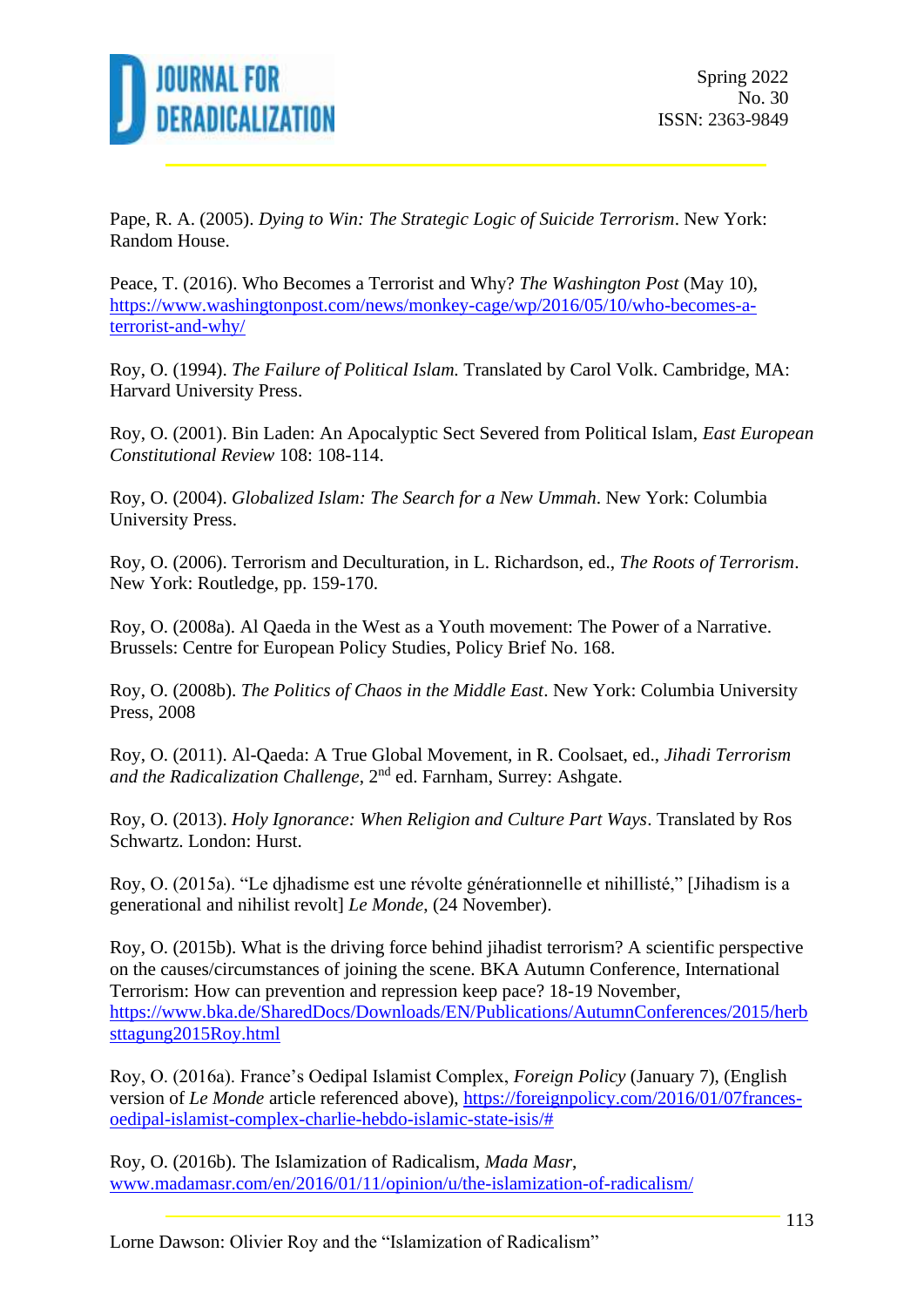

Roy, O. (2016c). Can We Understand the Motives of Jihadists? *Pouvoirs* 158(3): 15-24, translated and published by Cairn-Info International, [https://www.carin-int.info/journal](https://www.carin-int.info/journal-pouvoirs-2016-3-page-15htm)[pouvoirs-2016-3-page-15htm](https://www.carin-int.info/journal-pouvoirs-2016-3-page-15htm)

Roy, O. (2017). *Jihad and Death: The Global Appeal of Islamic State*. Translated by Cynthia Schoch. London: Hurst & Co.

Roy, O. (2020). Olivier Roy: France's government fails to understand the nature of radicalisation. Interview with Nadia Henni-Moulai, *Middle East Eye*, 23 November, [https://www.middleeasteye.net/news/france-islam-olivier-roy-authorities-failure](https://www.middleeasteye.net/news/france-islam-olivier-roy-authorities-failure-radicalisation)[radicalisation](https://www.middleeasteye.net/news/france-islam-olivier-roy-authorities-failure-radicalisation)

Sageman, M. (2017). *Misunderstanding Terrorism*. Philadelphia: University of Pennsylvania Press.

Silke, A. (2008). Holy Warriors: Exploring the Psychological Processes of Jihadi Radicalization, *European Journal of Criminology* 5: 99-123.

Speckhard, A. and M. Shaikh (2014). *Undercover Jihadi: Inside the Toronto 18 Al Qaeda Inspired, Homegrown Terrorism in the West*. McLean, VA: Advances Press.

Sprinzak, E. (1990). "The Psychopolitical Formation of Extreme Left Terrorism in a Democracy: The Case of the Weathermen," in Walter Reich, ed., *Origins of Terrorism: Psychologies, Ideologies, Theologies, States of Mind.* Cambridge: Cambridge University Pres, pp. 65-85.

Stone, J., ed. (2000). *Expecting Armageddon: Essential Readings in Failed Prophecy*. New York: Routledge.

Stronink, M. L. (2007). Processes and Preconditions Underlying Terrorism in Second-Generation Immigrants, *Peace and Conflict: Journal of Peace Psychology* 13(3): 293-312.

Thomson, D. (2018). *The Returned*. Translated by Gregory Flanders. Cambridge: Polity Press.

Unger, S. (1990). Is Nihilism Dead? *Sociological Analysis* 51(1): 97-103.

Weitzman, M. (2021). France's Great Debate over the Sources and Meaning of Muslim Terror, *The Tablet* (May 24), [https://www.tabletmag.com/sections/news/articles/roy-kepel](https://www.tabletmag.com/sections/news/articles/roy-kepel-marc-weitzmann)[marc-weitzmann](https://www.tabletmag.com/sections/news/articles/roy-kepel-marc-weitzmann)

Wessinger, C., ed. (2011). *Oxford Handbook of Millennialism*. New York: Oxford University Press.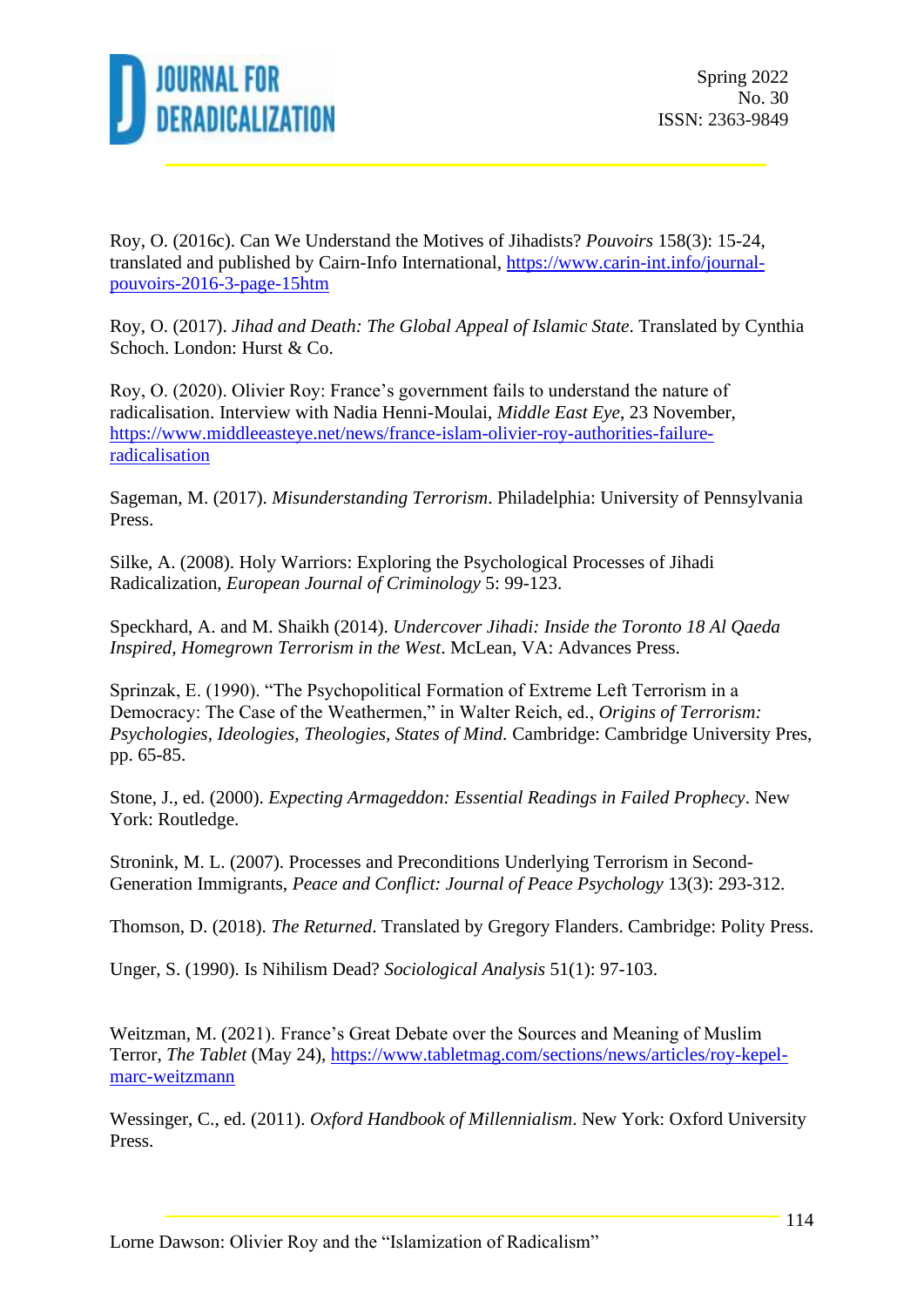

Williame, J-P. (2020). Integration, Laicity and Islam in France," in A Körs, W. Weisse, and J-P. Williame, eds., *Religious Diversity and Interreligious Dialogue*. Switzerland: Springer, pp. 43-58.

Wood, G. (2017). True Believers: How ISIS made Jihad Religious Again, *Foreign Affairs* (Sept/Oct),<https://www.foeignafairs.com/reviews/review-essay/2017-08-15/true-believers>

Woolfolk. A. (1990). Toward a Theory of Nihilism. *Sociological Analysis* 51(1): 105-107.

Worth, R. F. (2017). The Professor and the Jihadi, *The New York Times Magazine* (April 5), <https://www.nytimes.com/2017/04/05/magazine/france-election-gilles-kepel-islam.html>